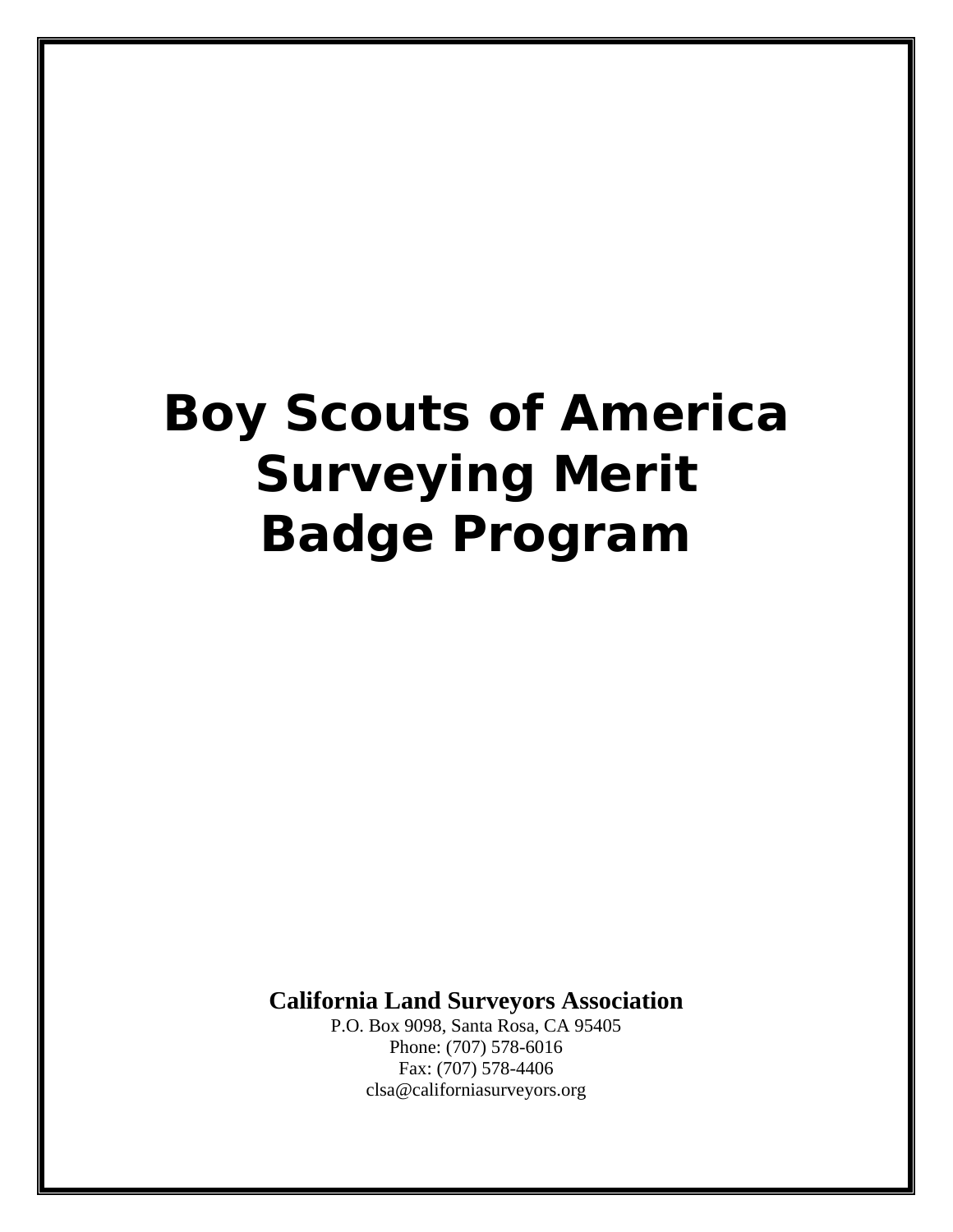# **Surveying Merit Badge Contents**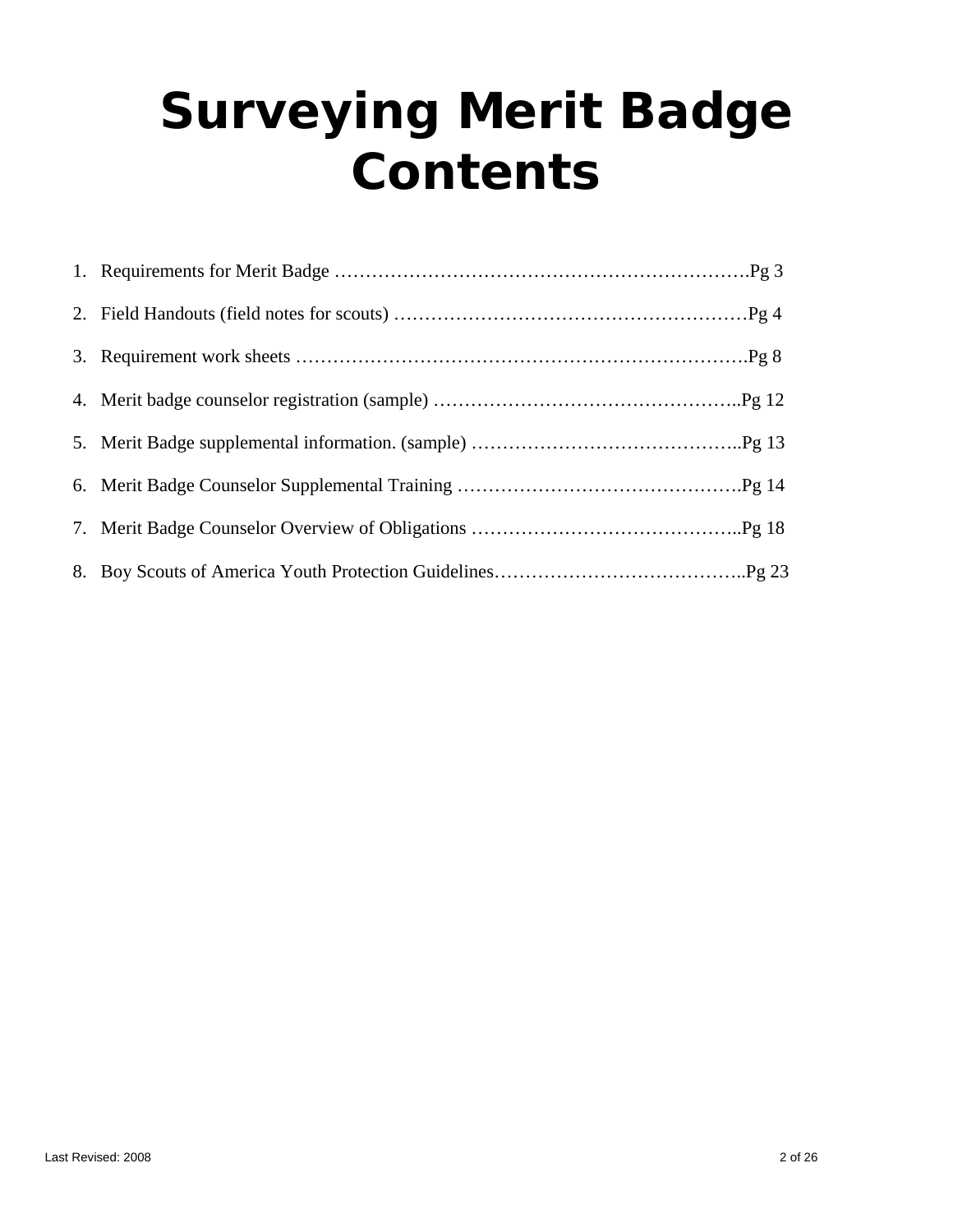

1. Show that you know first aid for the types of injuries that could occur while surveying, including cuts, scratches, snakebite, insect stings, tick bites, heat and cold reactions, and dehydration. Explain to your counselor why a surveyor should be able to identify the poisonous plants and poisonous animals that are found in your area.

2. Find and mark the corners of a five-sided lot that has been laid out by your counselor to fit the land available. Set an instrument over each of the corners and record the angle turned between each line and the distance measured between each corner, as directed by your counselor. With the assistance of the counselor, compute the error of closure from the recorded notes. The error of closure must not be more than 5 feet. From the corners, take compass readings or turn angles to trees, shrubs, and rocks and measure to them. All measurements should be made using instruments, methods, and accuracies consistent with current technology.

3. From the field notes gathered for requirement 2, draw to scale a map of your survey. Submit a neatly drawn copy.

4. Write a metes and bounds description for the five-sided lot in requirement 2.

5. Use one of the corner markers from requirement 2 as a benchmark with an assumed elevation of 100 feet. Using a level and rod, determine the elevation of the other four corner markers.

6. Get a copy of the deed to your property, or a piece of property assigned by your counselor, from the local courthouse or title agency.

7. Tell what GPS is; discuss with your counselor the importance of GPS and how it is changing the field of surveying.

8. Discuss the importance of surveying with a licensed surveyor. Also discuss the various types of surveying and mapping, and applications of surveying technology to other fields. Discuss career opportunities in surveying and related fields. Discuss qualifications and preparation for such a career.

BSA Advancement ID#: 109 Source: *Boy Scout Requirements,* #33215a, revised 2005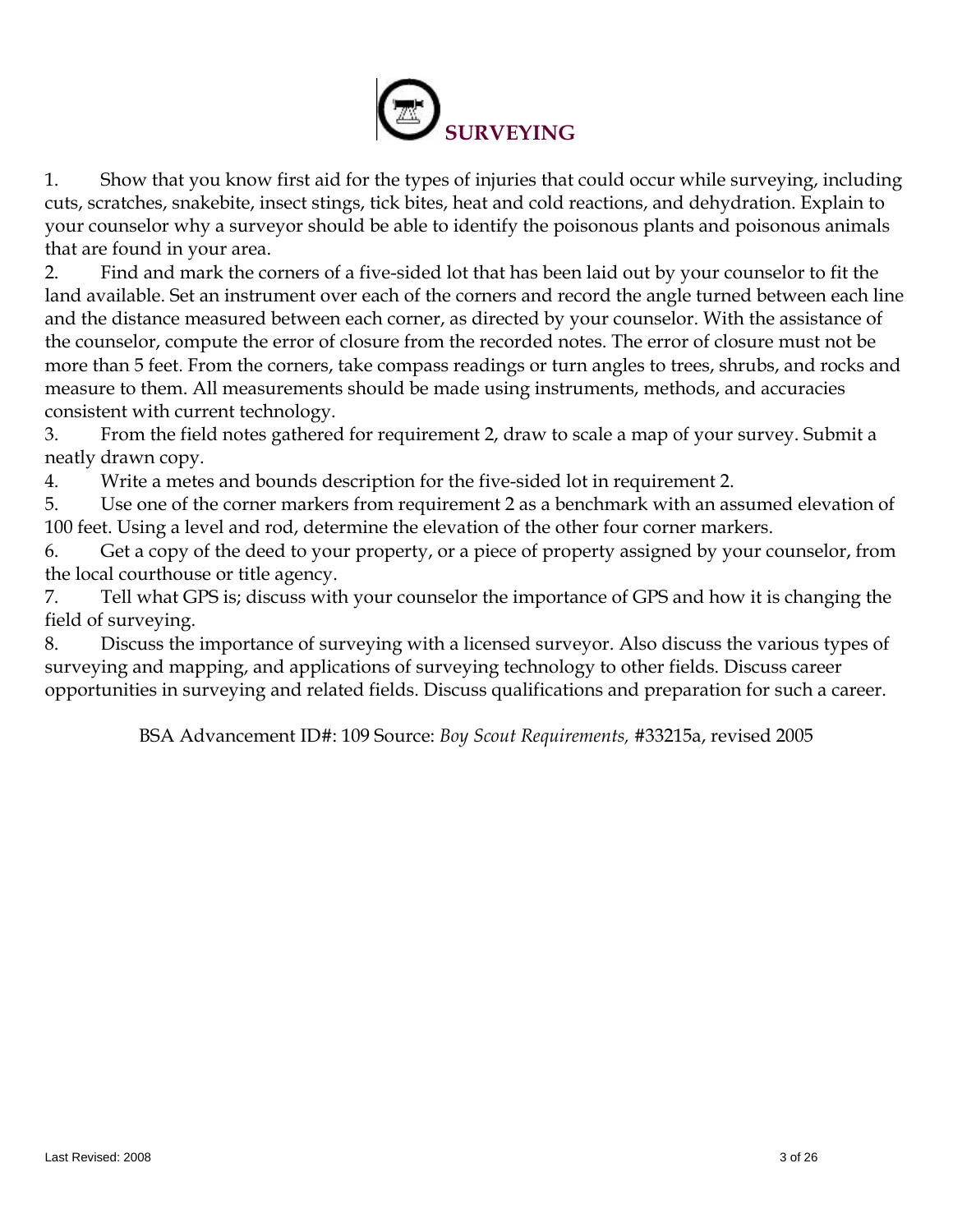## **SURVEYING MERIT BADGE – Field Notes**

## **KEEP(for your records)**

Name:\_\_\_\_\_\_\_\_\_\_\_\_\_\_\_\_\_\_\_\_\_\_\_\_ Date:\_\_\_\_\_\_\_\_\_\_\_\_\_

## *Field Survey Exercise No. 1*

(Requirement 2)

**1. Traverse control loop. Formula used: N – 2 (180**°**), N = the numbers of sides. This will give you the correct number of degrees for the interior of the traverse. You can use this to check your traverse closure.** 

**Sketch of Traverse NORTH ARROW** 

#### **Station 1**

| Instrument STA=         |                                 | Backsight STA= | Foresight STA= |
|-------------------------|---------------------------------|----------------|----------------|
|                         | Horizontal Angle $1 =$<br>$2.=$ |                |                |
|                         |                                 |                |                |
| Horizontal Distance $=$ |                                 |                |                |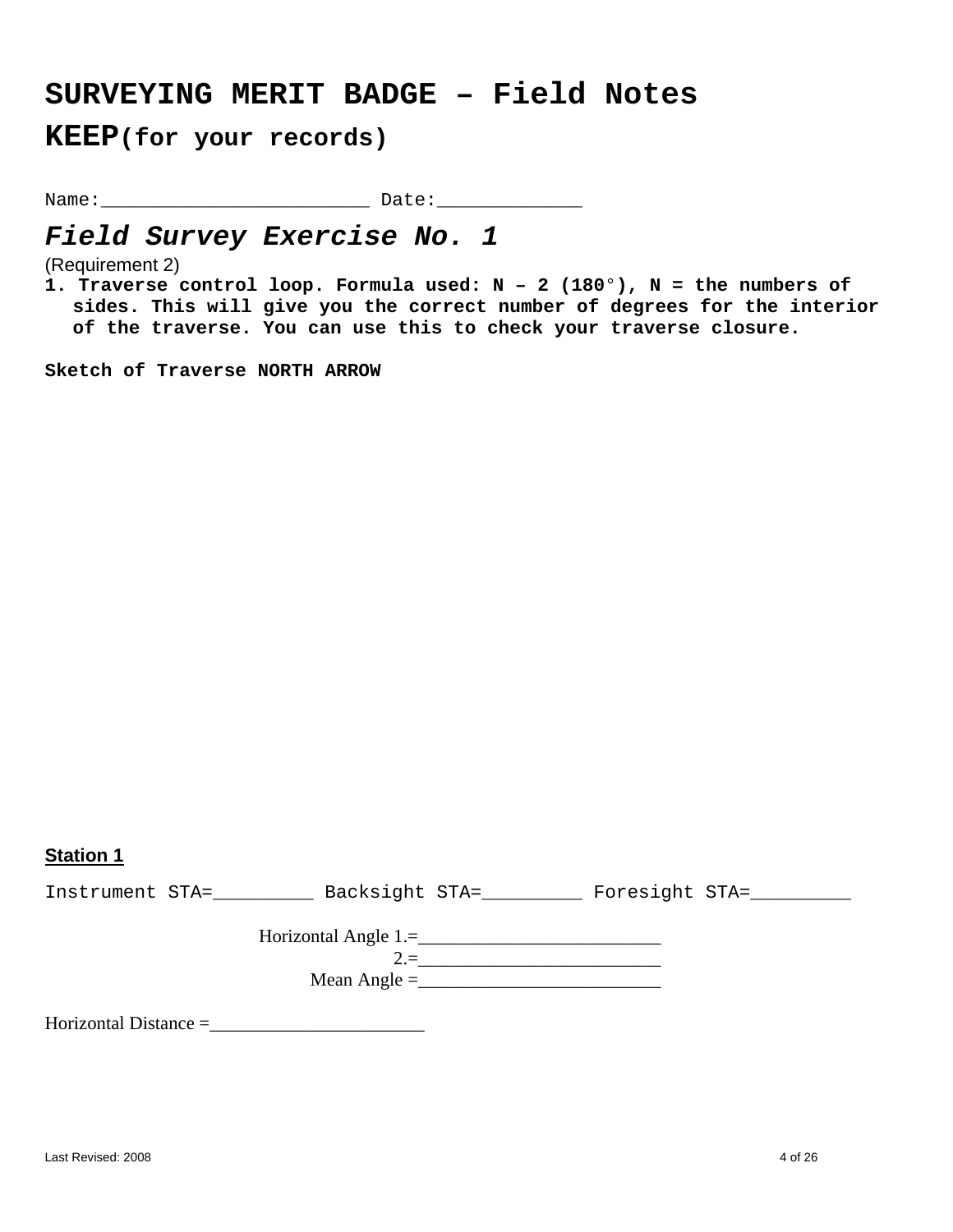## **Station 2**

|                  | Instrument STA=____________ Backsight STA=____________ Foresight STA=___________ |         |  |
|------------------|----------------------------------------------------------------------------------|---------|--|
|                  |                                                                                  |         |  |
|                  |                                                                                  | $2.7 -$ |  |
|                  |                                                                                  |         |  |
|                  | $Horizontal$ Distance = $\frac{1}{1}$                                            |         |  |
| Station 3        |                                                                                  |         |  |
|                  | Instrument STA=___________ Backsight STA=__________ Foresight STA=______________ |         |  |
|                  |                                                                                  |         |  |
|                  |                                                                                  |         |  |
|                  |                                                                                  |         |  |
|                  |                                                                                  |         |  |
| <b>Station 4</b> |                                                                                  |         |  |
|                  | Instrument STA=_________ Backsight STA=_________ Foresight STA=_________         |         |  |
|                  |                                                                                  |         |  |
|                  |                                                                                  | $2.7 -$ |  |
|                  |                                                                                  |         |  |
|                  | Horizontal Distance = $\_$                                                       |         |  |
| <b>Station 5</b> |                                                                                  |         |  |
|                  | Instrument STA=___________ Backsight STA=__________ Foresight STA=____________   |         |  |
|                  |                                                                                  |         |  |
|                  |                                                                                  | $2.7 -$ |  |
|                  |                                                                                  |         |  |
|                  |                                                                                  |         |  |
|                  | Sum of Interior Angles = ________Calculated Sum of Angles = ___________          |         |  |
|                  | $Error of Angles = \_$                                                           |         |  |
|                  | Traverse Closure Distance = ________________________                             |         |  |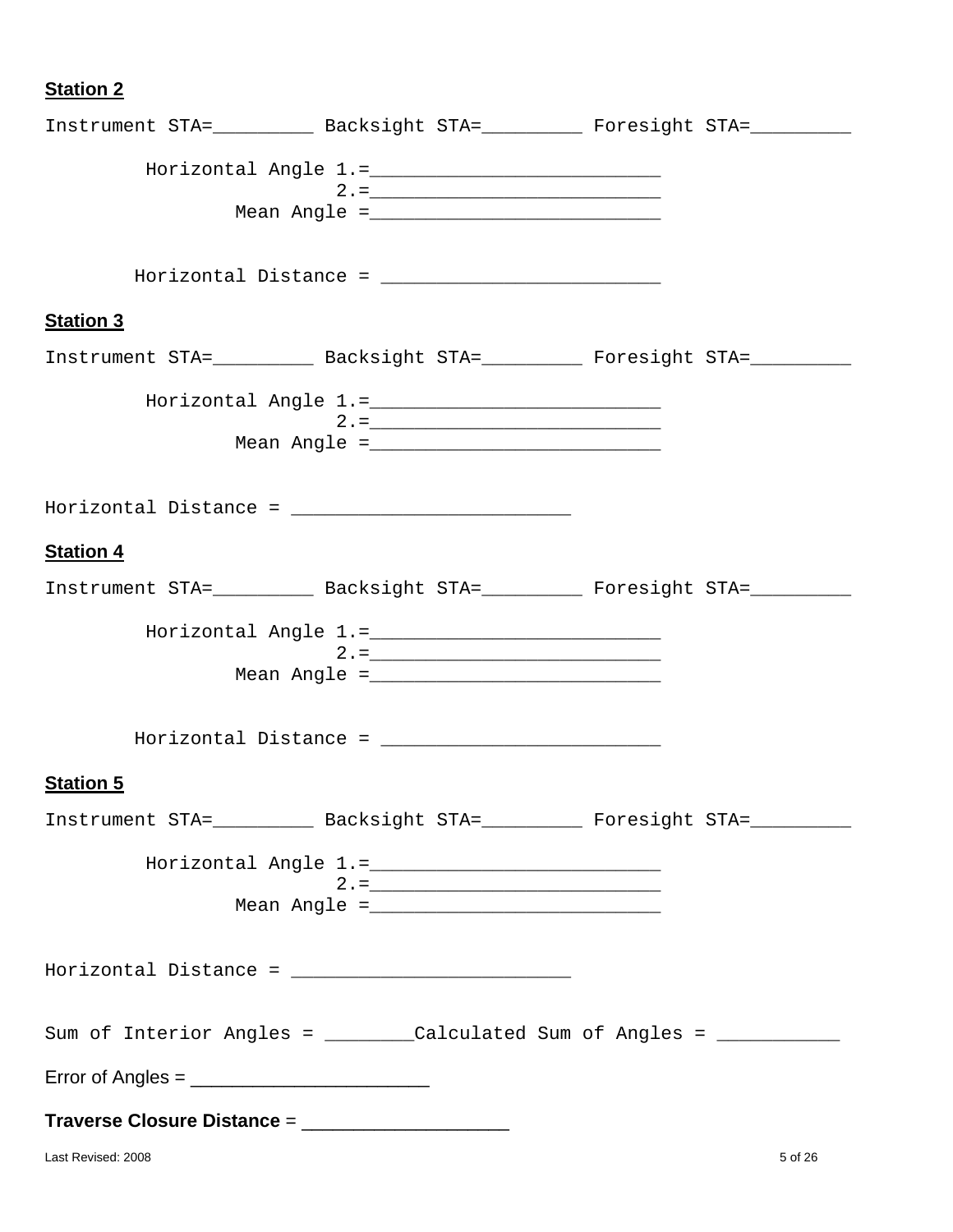## *Field Survey Exercise No. 1A*

(Requirement 2)

**1. Make topographic ties from Traverse station to physical features such as trees, shrubs and rocks. (Azimuth is a compass bearing)** 

| BS Pt | Sta Pt | Azimuth or<br>Angle Right | Distance | Description |
|-------|--------|---------------------------|----------|-------------|
|       |        |                           |          |             |
|       |        |                           |          |             |
|       |        |                           |          |             |
|       |        |                           |          |             |
|       |        |                           |          |             |
|       |        |                           |          |             |
|       |        |                           |          |             |
|       |        |                           |          |             |
|       |        |                           |          |             |
|       |        |                           |          |             |
|       |        |                           |          |             |
|       |        |                           |          |             |
|       |        |                           |          |             |
|       |        |                           |          |             |
|       |        |                           |          |             |
|       |        |                           |          |             |
|       |        |                           |          |             |
|       |        |                           |          |             |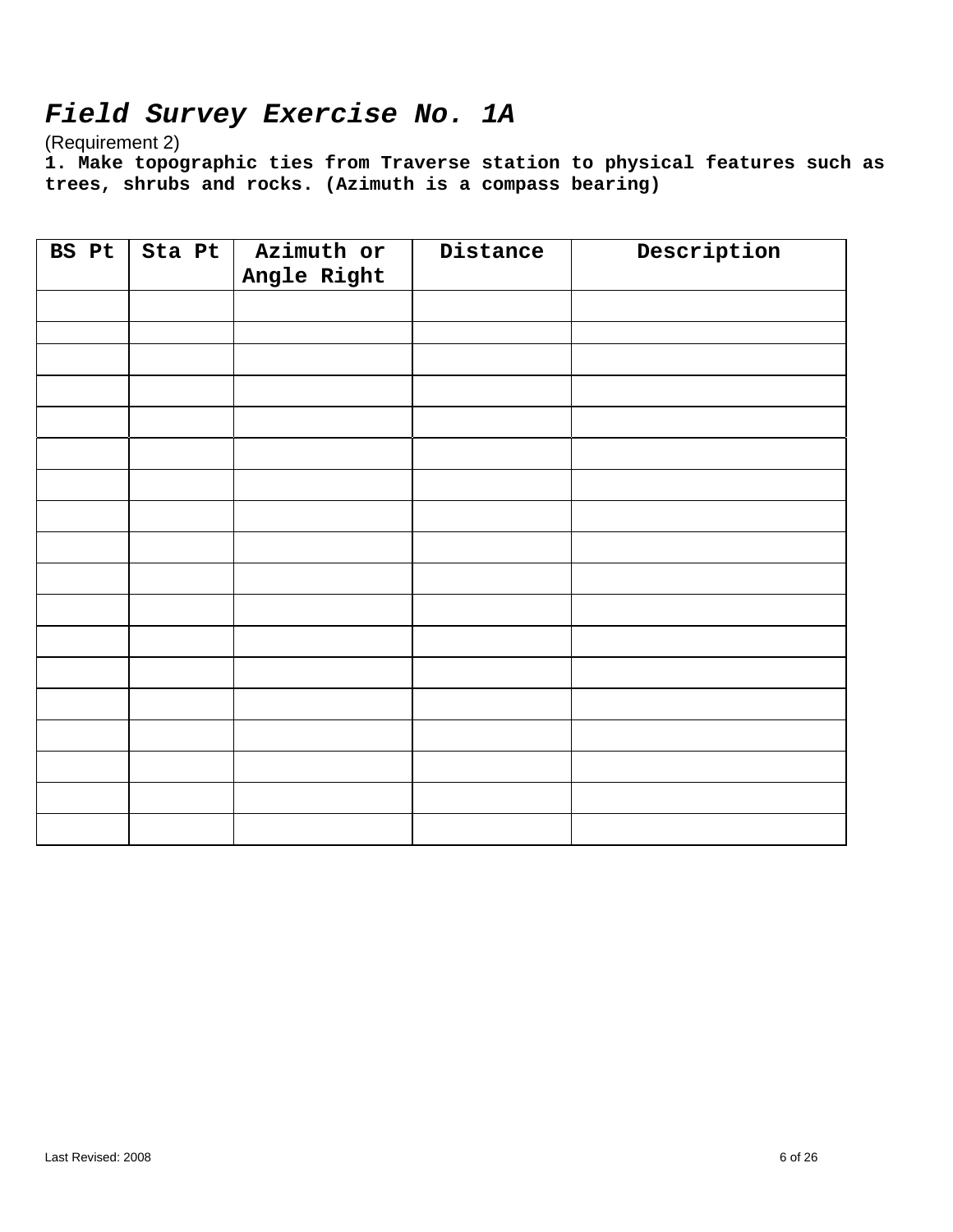## *Field Survey Exercise No. 2*

(Requirement 5)

1. **Run elevation levels to all traverse stations. Assume an elevation of 100.00' at one station and establish elevations on all others.** 

| Station | $B.S. (+)$ | H.I.    | $F.S. (-)$ | Elevation | Description |
|---------|------------|---------|------------|-----------|-------------|
|         |            |         |            | 100.00    |             |
|         |            |         |            |           |             |
|         |            |         |            |           |             |
|         |            |         |            |           |             |
|         |            |         |            |           |             |
|         |            |         |            |           |             |
|         |            |         |            |           |             |
|         |            |         |            |           |             |
|         |            |         |            |           |             |
|         |            |         |            |           |             |
|         |            |         |            |           |             |
| $Sum =$ |            | $Sum =$ |            |           |             |
|         |            |         |            |           |             |
|         |            |         |            |           |             |
|         |            |         |            |           |             |
|         |            |         |            |           |             |
|         |            |         |            |           |             |
|         |            |         |            |           |             |

The Sum of your backsight and foresight measurements should equal if you have no errors in your level loop.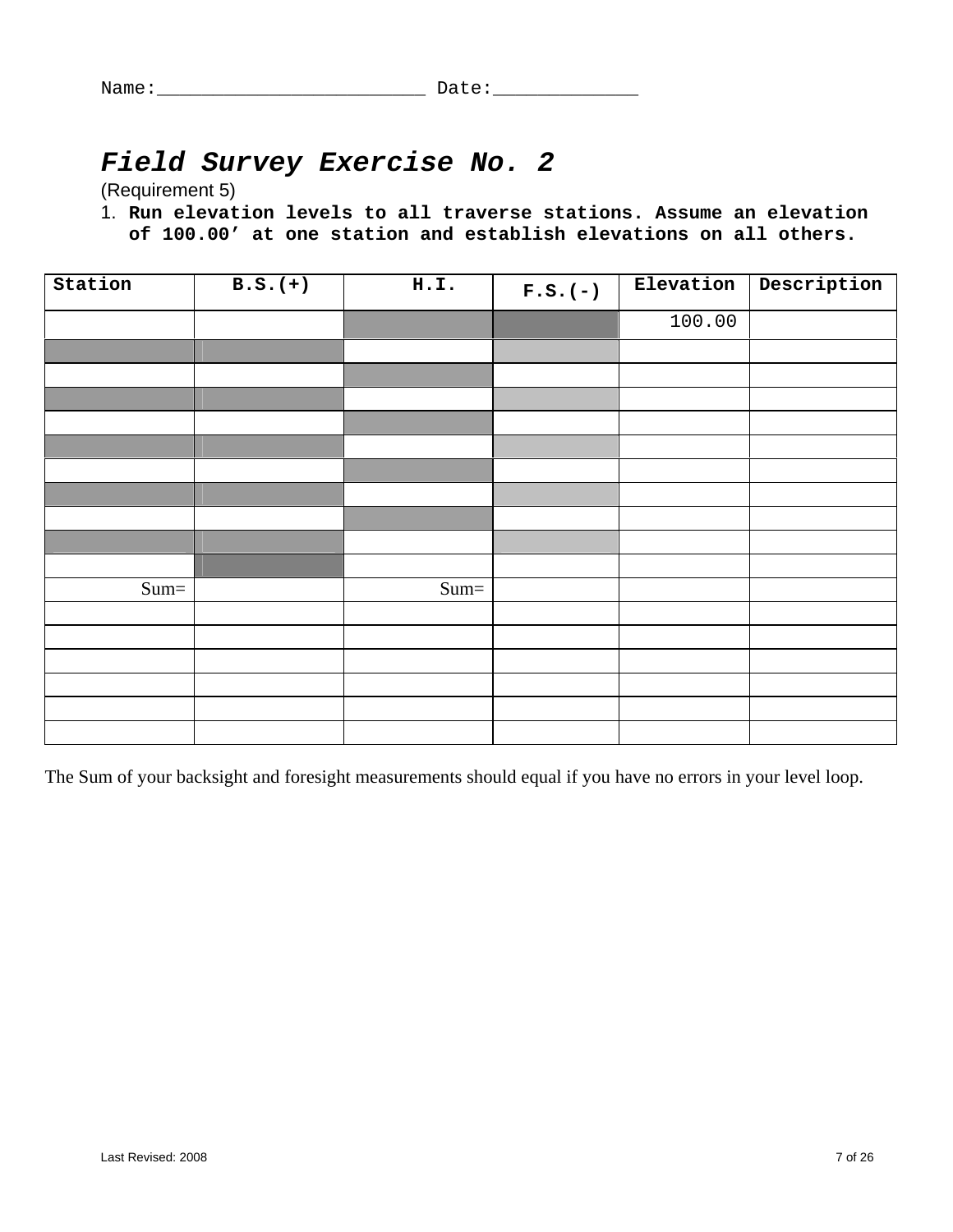## **MUST BE HANDED IN AT THE END OF DAY**

**Scout Name: \_\_\_\_\_\_\_\_\_\_\_\_\_\_\_\_\_\_\_\_\_\_\_\_\_\_\_\_\_\_\_\_\_\_\_\_\_\_\_\_\_\_\_\_\_\_\_\_\_ Unit #: \_\_\_\_\_\_\_\_\_\_\_\_\_\_\_ Date: \_\_\_\_\_\_\_\_\_\_\_\_\_\_\_** 

#### *Requirement 2:*

- \_\_ Find and mark the corners of a five-sided lot that has been laid out by your counselor to fit the land available.
- \_\_ Set an instrument over each of the corners and record the angle turned between each line and the distance measured between each corner, as directed by your counselor. Record the angles and distances below.

| Point A to Point B | Angle: $\qquad \qquad$                                    |  |
|--------------------|-----------------------------------------------------------|--|
|                    | Point B to Point C Angle:                                 |  |
| Point C to Point D | Angle:                                                    |  |
| Point D to Point E | Angle: $\frac{1}{2}$                                      |  |
| Point E to Point A | Angle: $\frac{1}{\sqrt{1-\frac{1}{2}} \cdot \frac{1}{2}}$ |  |

| <b>Course</b> | <b>Distance</b> | <b>Azimuth</b> | Cosine | <b>Sine</b>   | Latitude | <b>Departure</b> |
|---------------|-----------------|----------------|--------|---------------|----------|------------------|
| $A-B$         |                 |                |        |               |          |                  |
| B-C           |                 |                |        |               |          |                  |
| $C-D$         |                 |                |        |               |          |                  |
| $D-E$         |                 |                |        |               |          |                  |
| $E-A$         |                 |                |        |               |          |                  |
|               |                 |                |        | <b>Totals</b> |          |                  |

\_\_ With the assistance of the counselor, compute the error of closure from the recorded notes. The error of closure must not be more than 5 feet.

Error Of Closure: \_\_\_\_\_\_\_\_\_\_\_\_\_\_\_\_

From the corners, take compass readings or turn angles to trees, shrubs, and rocks and measure to them.

|                           | Compass Reading or Angle:           | Distance: |
|---------------------------|-------------------------------------|-----------|
|                           | Compass Reading or Angle: Distance: |           |
|                           | Compass Reading or Angle:           | Distance: |
| From Corner D to: Object: | Compass Reading or Angle:           | Distance: |
| From Corner E to: Object: | Compass Reading or Angle:           | Distance: |

All measurements should be made using instruments, methods, and accuracies consistent with current technology, as directed by your counselor.

\_\_\_\_\_\_\_\_\_\_\_\_\_\_\_\_\_\_\_\_\_\_\_\_\_\_\_\_\_\_\_\_\_\_\_\_\_\_\_\_\_\_\_\_\_\_\_\_\_\_\_\_\_\_\_\_\_\_\_\_\_\_\_\_\_\_\_\_\_\_\_\_\_\_\_\_\_\_\_\_\_\_\_\_\_\_\_\_\_\_\_ \_\_\_\_\_\_\_\_\_\_\_\_\_\_\_\_\_\_\_\_\_\_\_\_\_\_\_\_\_\_\_\_\_\_\_\_\_\_\_\_\_\_\_\_\_\_\_\_\_\_\_\_\_\_\_\_\_\_\_\_\_\_\_\_\_\_\_\_\_\_\_\_\_\_\_\_\_\_\_\_\_\_\_\_\_\_\_\_\_\_\_ \_\_\_\_\_\_\_\_\_\_\_\_\_\_\_\_\_\_\_\_\_\_\_\_\_\_\_\_\_\_\_\_\_\_\_\_\_\_\_\_\_\_\_\_\_\_\_\_\_\_\_\_\_\_\_\_\_\_\_\_\_\_\_\_\_\_\_\_\_\_\_\_\_\_\_\_\_\_\_\_\_\_\_\_\_\_\_\_\_\_\_ \_\_\_\_\_\_\_\_\_\_\_\_\_\_\_\_\_\_\_\_\_\_\_\_\_\_\_\_\_\_\_\_\_\_\_\_\_\_\_\_\_\_\_\_\_\_\_\_\_\_\_\_\_\_\_\_\_\_\_\_\_\_\_\_\_\_\_\_\_\_\_\_\_\_\_\_\_\_\_\_\_\_\_\_\_\_\_\_\_\_\_

Give a brief summary of the procedure and what you learned:

\_\_\_\_\_\_\_\_\_\_\_\_\_\_\_\_\_\_\_\_\_\_\_\_\_\_\_\_\_\_\_\_\_\_\_\_\_\_\_\_\_\_\_\_\_\_\_\_\_\_\_\_\_\_\_\_\_\_\_\_\_\_\_\_\_\_\_\_\_\_\_\_\_\_\_\_\_\_\_\_\_\_\_\_\_\_\_\_\_\_\_ Tell about the instruments you used, their names and main functions.

| Instrument:               | <b>Main Function:</b> |  |
|---------------------------|-----------------------|--|
| Instrument:               | Main Function:        |  |
| <b>Last Revised: 2008</b> |                       |  |

Last Revised: 2008 8 of 26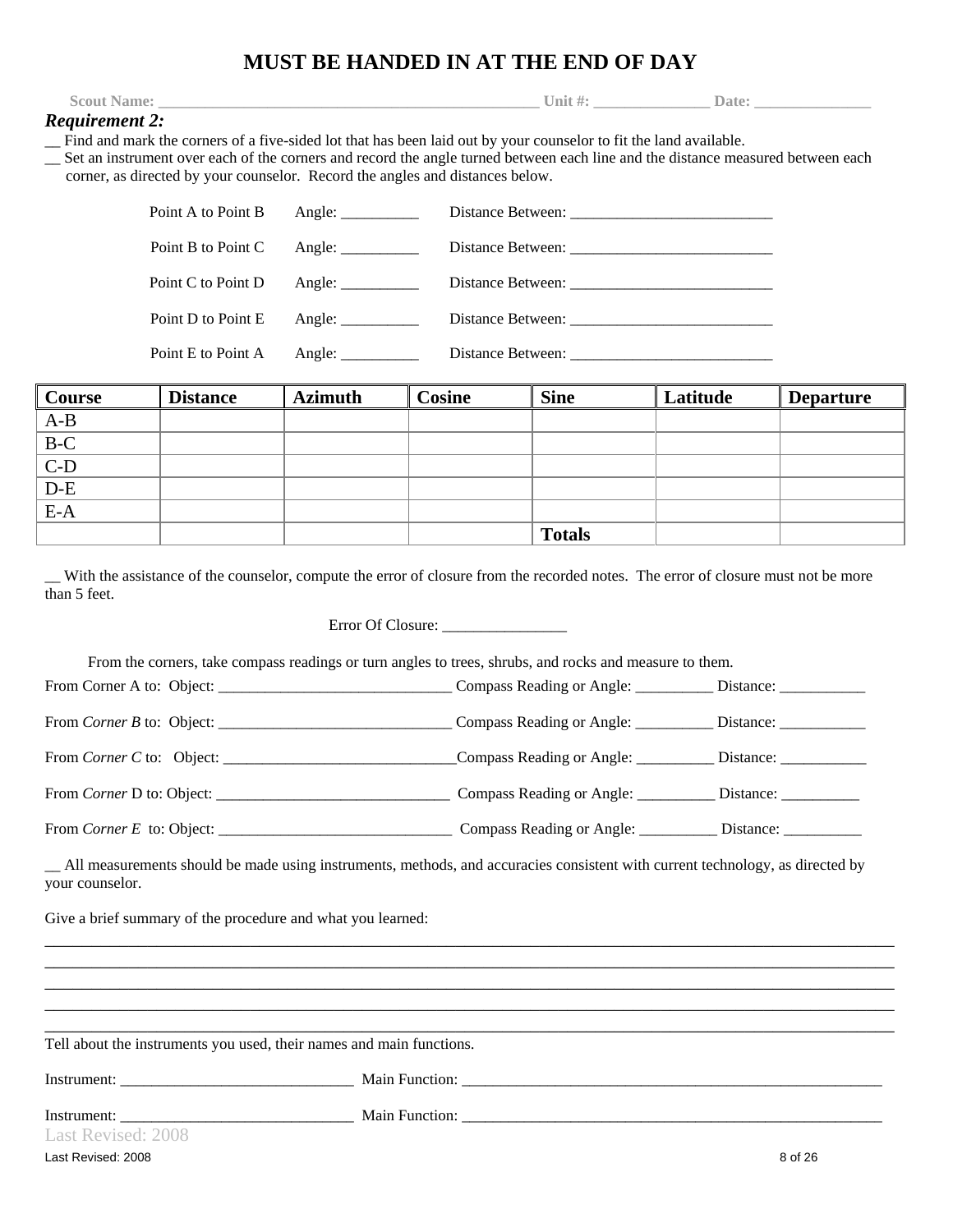| ш<br>- 1 | - - | 10 T.C |
|----------|-----|--------|
|          |     |        |

#### *Requirement: 3*

From the field notes gathered for requirement 2, draw to scale a map of your survey (as directed by your counselor). Submit a neatly drawn copy. The map should include: North Arrow, Scale of Drawing, Traverse, and Topographic items, use your skills to make a map.

Use the remainder of this page to draw your map. You can put your final copy here, or use the area for a rough sketch. If you use other paper for you map, attach them to this worksheet when you are finished.

| paper for you map, attach them to this worksheet when you are finished. |  |  |  |  |  |  |  |  |  |  |  |  |  |  |  |  |  |  |
|-------------------------------------------------------------------------|--|--|--|--|--|--|--|--|--|--|--|--|--|--|--|--|--|--|
|                                                                         |  |  |  |  |  |  |  |  |  |  |  |  |  |  |  |  |  |  |
|                                                                         |  |  |  |  |  |  |  |  |  |  |  |  |  |  |  |  |  |  |
|                                                                         |  |  |  |  |  |  |  |  |  |  |  |  |  |  |  |  |  |  |
|                                                                         |  |  |  |  |  |  |  |  |  |  |  |  |  |  |  |  |  |  |
|                                                                         |  |  |  |  |  |  |  |  |  |  |  |  |  |  |  |  |  |  |
|                                                                         |  |  |  |  |  |  |  |  |  |  |  |  |  |  |  |  |  |  |
|                                                                         |  |  |  |  |  |  |  |  |  |  |  |  |  |  |  |  |  |  |
|                                                                         |  |  |  |  |  |  |  |  |  |  |  |  |  |  |  |  |  |  |
|                                                                         |  |  |  |  |  |  |  |  |  |  |  |  |  |  |  |  |  |  |
|                                                                         |  |  |  |  |  |  |  |  |  |  |  |  |  |  |  |  |  |  |
|                                                                         |  |  |  |  |  |  |  |  |  |  |  |  |  |  |  |  |  |  |
|                                                                         |  |  |  |  |  |  |  |  |  |  |  |  |  |  |  |  |  |  |
|                                                                         |  |  |  |  |  |  |  |  |  |  |  |  |  |  |  |  |  |  |
|                                                                         |  |  |  |  |  |  |  |  |  |  |  |  |  |  |  |  |  |  |
|                                                                         |  |  |  |  |  |  |  |  |  |  |  |  |  |  |  |  |  |  |
|                                                                         |  |  |  |  |  |  |  |  |  |  |  |  |  |  |  |  |  |  |
|                                                                         |  |  |  |  |  |  |  |  |  |  |  |  |  |  |  |  |  |  |
|                                                                         |  |  |  |  |  |  |  |  |  |  |  |  |  |  |  |  |  |  |
|                                                                         |  |  |  |  |  |  |  |  |  |  |  |  |  |  |  |  |  |  |
|                                                                         |  |  |  |  |  |  |  |  |  |  |  |  |  |  |  |  |  |  |
|                                                                         |  |  |  |  |  |  |  |  |  |  |  |  |  |  |  |  |  |  |
|                                                                         |  |  |  |  |  |  |  |  |  |  |  |  |  |  |  |  |  |  |
|                                                                         |  |  |  |  |  |  |  |  |  |  |  |  |  |  |  |  |  |  |
|                                                                         |  |  |  |  |  |  |  |  |  |  |  |  |  |  |  |  |  |  |
|                                                                         |  |  |  |  |  |  |  |  |  |  |  |  |  |  |  |  |  |  |
|                                                                         |  |  |  |  |  |  |  |  |  |  |  |  |  |  |  |  |  |  |
|                                                                         |  |  |  |  |  |  |  |  |  |  |  |  |  |  |  |  |  |  |
|                                                                         |  |  |  |  |  |  |  |  |  |  |  |  |  |  |  |  |  |  |
|                                                                         |  |  |  |  |  |  |  |  |  |  |  |  |  |  |  |  |  |  |
|                                                                         |  |  |  |  |  |  |  |  |  |  |  |  |  |  |  |  |  |  |
|                                                                         |  |  |  |  |  |  |  |  |  |  |  |  |  |  |  |  |  |  |
|                                                                         |  |  |  |  |  |  |  |  |  |  |  |  |  |  |  |  |  |  |
|                                                                         |  |  |  |  |  |  |  |  |  |  |  |  |  |  |  |  |  |  |
|                                                                         |  |  |  |  |  |  |  |  |  |  |  |  |  |  |  |  |  |  |
|                                                                         |  |  |  |  |  |  |  |  |  |  |  |  |  |  |  |  |  |  |
|                                                                         |  |  |  |  |  |  |  |  |  |  |  |  |  |  |  |  |  |  |
|                                                                         |  |  |  |  |  |  |  |  |  |  |  |  |  |  |  |  |  |  |
|                                                                         |  |  |  |  |  |  |  |  |  |  |  |  |  |  |  |  |  |  |
|                                                                         |  |  |  |  |  |  |  |  |  |  |  |  |  |  |  |  |  |  |
|                                                                         |  |  |  |  |  |  |  |  |  |  |  |  |  |  |  |  |  |  |
|                                                                         |  |  |  |  |  |  |  |  |  |  |  |  |  |  |  |  |  |  |
|                                                                         |  |  |  |  |  |  |  |  |  |  |  |  |  |  |  |  |  |  |
|                                                                         |  |  |  |  |  |  |  |  |  |  |  |  |  |  |  |  |  |  |
|                                                                         |  |  |  |  |  |  |  |  |  |  |  |  |  |  |  |  |  |  |
|                                                                         |  |  |  |  |  |  |  |  |  |  |  |  |  |  |  |  |  |  |
|                                                                         |  |  |  |  |  |  |  |  |  |  |  |  |  |  |  |  |  |  |
|                                                                         |  |  |  |  |  |  |  |  |  |  |  |  |  |  |  |  |  |  |
|                                                                         |  |  |  |  |  |  |  |  |  |  |  |  |  |  |  |  |  |  |
|                                                                         |  |  |  |  |  |  |  |  |  |  |  |  |  |  |  |  |  |  |
|                                                                         |  |  |  |  |  |  |  |  |  |  |  |  |  |  |  |  |  |  |
|                                                                         |  |  |  |  |  |  |  |  |  |  |  |  |  |  |  |  |  |  |
|                                                                         |  |  |  |  |  |  |  |  |  |  |  |  |  |  |  |  |  |  |
|                                                                         |  |  |  |  |  |  |  |  |  |  |  |  |  |  |  |  |  |  |
|                                                                         |  |  |  |  |  |  |  |  |  |  |  |  |  |  |  |  |  |  |
|                                                                         |  |  |  |  |  |  |  |  |  |  |  |  |  |  |  |  |  |  |
|                                                                         |  |  |  |  |  |  |  |  |  |  |  |  |  |  |  |  |  |  |
|                                                                         |  |  |  |  |  |  |  |  |  |  |  |  |  |  |  |  |  |  |
|                                                                         |  |  |  |  |  |  |  |  |  |  |  |  |  |  |  |  |  |  |
|                                                                         |  |  |  |  |  |  |  |  |  |  |  |  |  |  |  |  |  |  |
|                                                                         |  |  |  |  |  |  |  |  |  |  |  |  |  |  |  |  |  |  |
|                                                                         |  |  |  |  |  |  |  |  |  |  |  |  |  |  |  |  |  |  |
|                                                                         |  |  |  |  |  |  |  |  |  |  |  |  |  |  |  |  |  |  |
|                                                                         |  |  |  |  |  |  |  |  |  |  |  |  |  |  |  |  |  |  |
|                                                                         |  |  |  |  |  |  |  |  |  |  |  |  |  |  |  |  |  |  |
|                                                                         |  |  |  |  |  |  |  |  |  |  |  |  |  |  |  |  |  |  |
|                                                                         |  |  |  |  |  |  |  |  |  |  |  |  |  |  |  |  |  |  |
|                                                                         |  |  |  |  |  |  |  |  |  |  |  |  |  |  |  |  |  |  |
|                                                                         |  |  |  |  |  |  |  |  |  |  |  |  |  |  |  |  |  |  |
|                                                                         |  |  |  |  |  |  |  |  |  |  |  |  |  |  |  |  |  |  |
|                                                                         |  |  |  |  |  |  |  |  |  |  |  |  |  |  |  |  |  |  |
|                                                                         |  |  |  |  |  |  |  |  |  |  |  |  |  |  |  |  |  |  |
|                                                                         |  |  |  |  |  |  |  |  |  |  |  |  |  |  |  |  |  |  |
|                                                                         |  |  |  |  |  |  |  |  |  |  |  |  |  |  |  |  |  |  |
|                                                                         |  |  |  |  |  |  |  |  |  |  |  |  |  |  |  |  |  |  |
|                                                                         |  |  |  |  |  |  |  |  |  |  |  |  |  |  |  |  |  |  |
|                                                                         |  |  |  |  |  |  |  |  |  |  |  |  |  |  |  |  |  |  |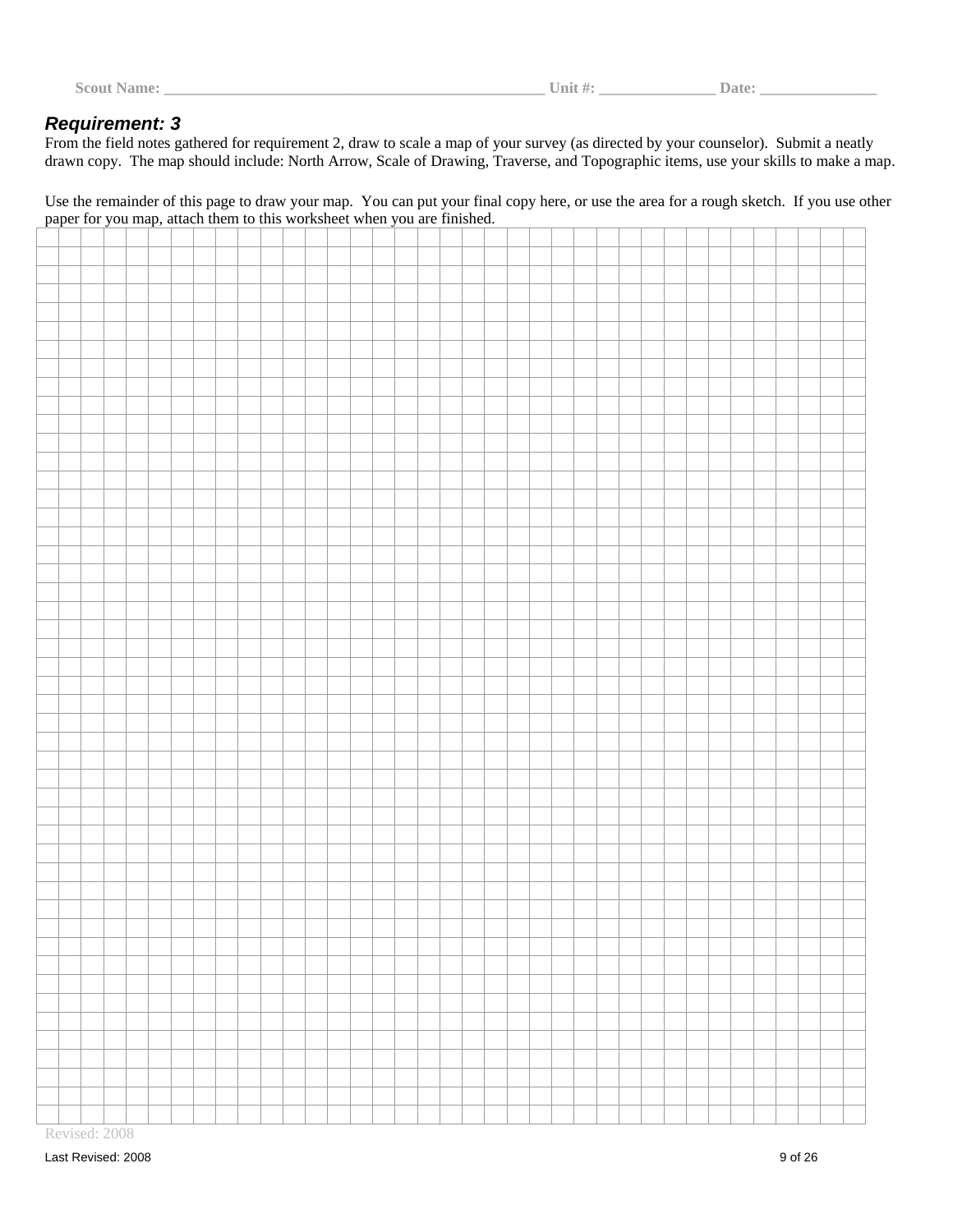|                                                                                                                                                                                        |                              | Unit #: Date:                |
|----------------------------------------------------------------------------------------------------------------------------------------------------------------------------------------|------------------------------|------------------------------|
| <b>Requirement 5</b>                                                                                                                                                                   |                              |                              |
| Use one of the corner markers from requirement 2 as a benchmark with an assumed elevation of 100 feet. Using a level rod,<br>determine the elevation of the other four corner markers. |                              |                              |
| Marker 1 Elevation: 100.00 Feet                                                                                                                                                        | Marker 2 Elevation: ________ | Marker 3 Elevation: ________ |
| Marker 4 Elevation: ________                                                                                                                                                           | Marker 5 Elevation:          |                              |
| Give a brief explanation of how you were able to determine the elevation of the other markers:<br>explanation of how you were able to determine the elevation of the other markers:    |                              |                              |
|                                                                                                                                                                                        |                              |                              |
|                                                                                                                                                                                        |                              |                              |
|                                                                                                                                                                                        |                              |                              |
|                                                                                                                                                                                        |                              |                              |
|                                                                                                                                                                                        |                              |                              |
|                                                                                                                                                                                        |                              |                              |
|                                                                                                                                                                                        |                              |                              |
| <b>Requirement 4</b>                                                                                                                                                                   |                              |                              |
| Write a metes (measurements) and bounds (boundaries) legal description for your five sided figure that you surveyed earlier:                                                           |                              |                              |
|                                                                                                                                                                                        |                              |                              |
|                                                                                                                                                                                        |                              |                              |
|                                                                                                                                                                                        |                              |                              |
|                                                                                                                                                                                        |                              |                              |
|                                                                                                                                                                                        |                              |                              |
|                                                                                                                                                                                        |                              |                              |
|                                                                                                                                                                                        |                              |                              |
|                                                                                                                                                                                        |                              |                              |
|                                                                                                                                                                                        |                              |                              |
|                                                                                                                                                                                        |                              |                              |
|                                                                                                                                                                                        |                              |                              |
|                                                                                                                                                                                        |                              |                              |
|                                                                                                                                                                                        |                              |                              |
|                                                                                                                                                                                        |                              |                              |
|                                                                                                                                                                                        |                              |                              |
|                                                                                                                                                                                        |                              |                              |
|                                                                                                                                                                                        |                              |                              |

Scout Name: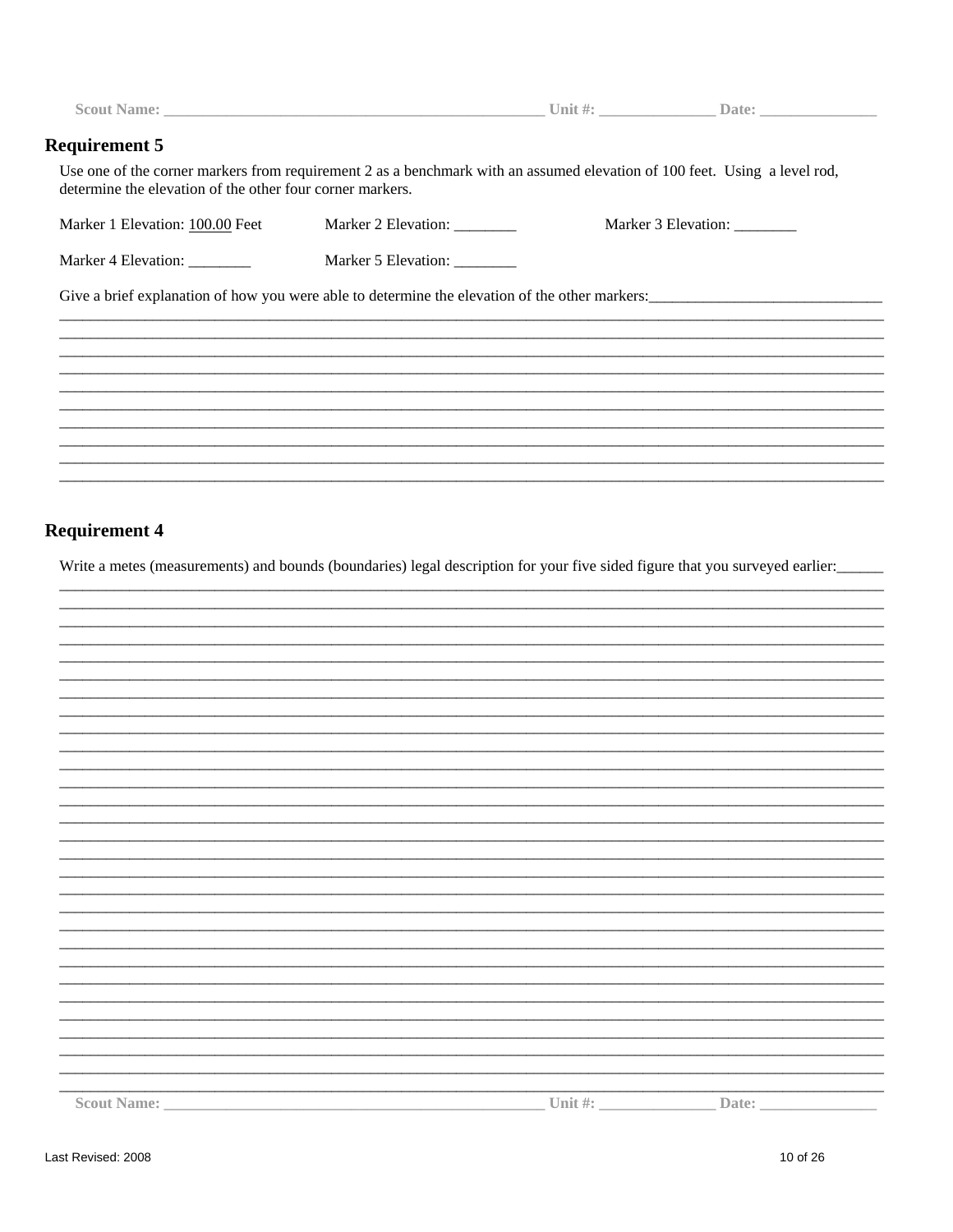#### **Requirement 6**

Discuss the importance of surveying with a licensed surveyor or another qualified individual. Tell what you learned:

Also discuss the various types of surveying and mapping, and applications of surveying technology to other fields. Tell what you learned:

Discuss career opportunities in surveying and related fields. What career opportunities did you find?

Discuss the qualifications and preparation for such a career. Include the kind of degree or education you may need to have. And also include the names of classes you may want to take in high school to help you prepare for a career in this field: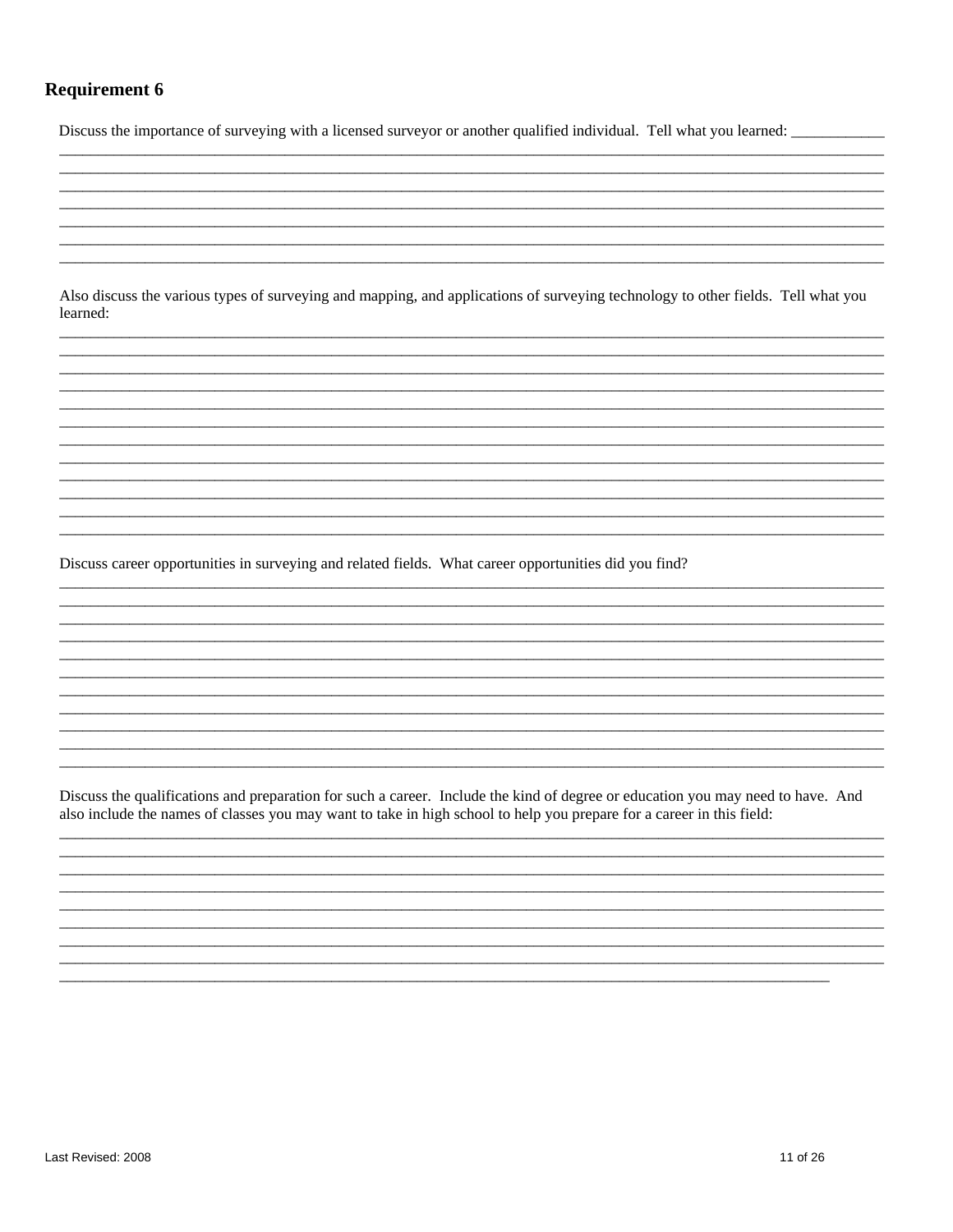Sample

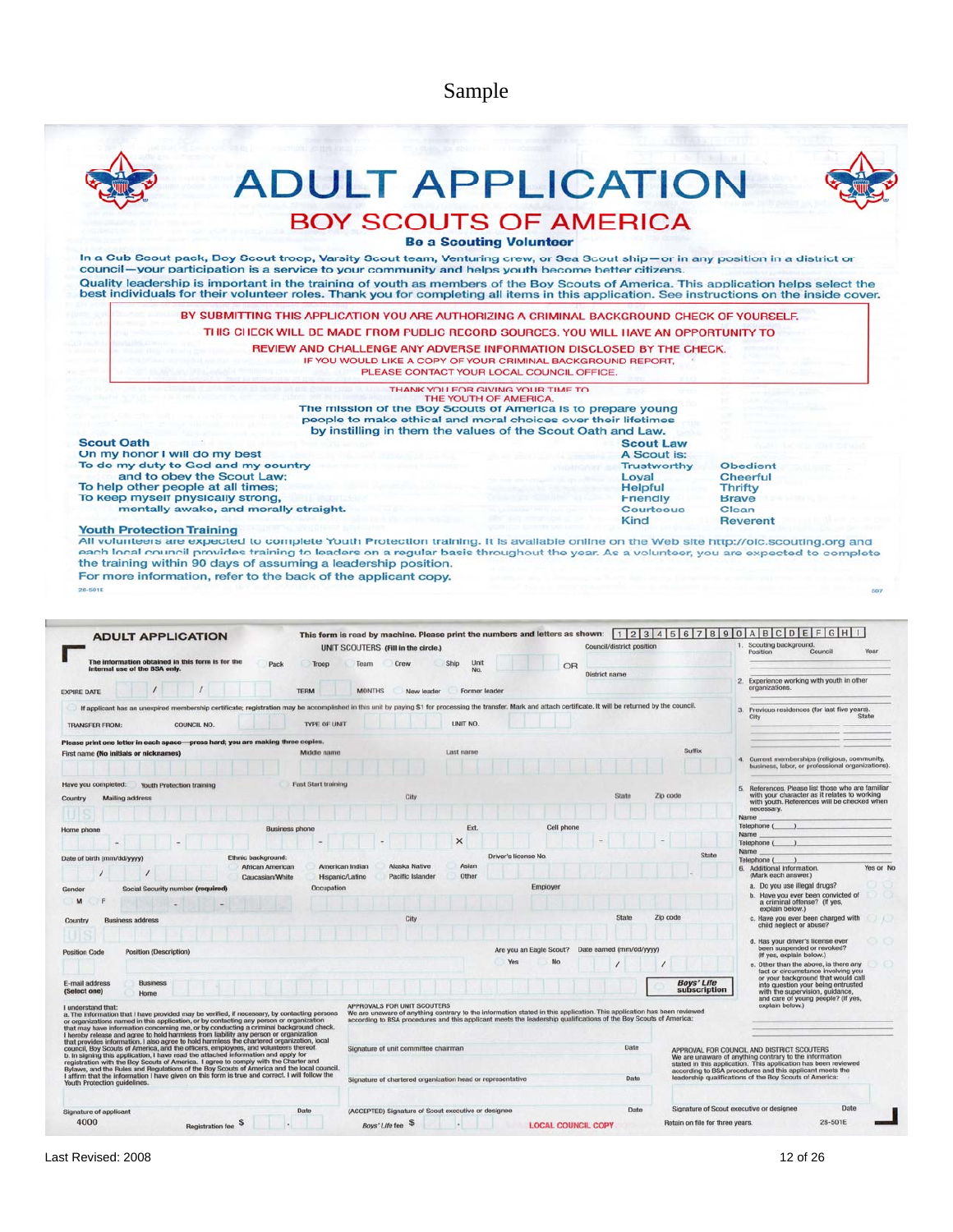

## Boy Scouts of America<br>MERIT BADGE COUNSELOR INFORMATION

#### (Please type or print.)

| Name                                                                          | Age          | Business phone (                                                                                       |
|-------------------------------------------------------------------------------|--------------|--------------------------------------------------------------------------------------------------------|
| Address                                                                       |              | Home phone (                                                                                           |
| City                                                                          | <b>State</b> | Zip code                                                                                               |
| To qualify as a merit badge counselor, you must<br>. Re at least 18 years old |              | As a merit badge counselor, I agree to<br>. Follow the requirements of the morit hadge, making as dela |

• Be proficient in the merit badge subject by vocation, avocation, or special training.

. Be able to work with Scout-age boys.

• Be registered with the Boy Scouts of America.

- -ollow the requirements of the merit badge, making no deletions or additions, ensuring that the advancement standards are fair and uniform for all Scouts.
- Have a Scout and his buddy present at all instructional sessions.
- Renew my registration annually if I plan to continue as a merit badge counselor.

|                                 | <b>Vocation</b>                                                                                                           | <b>Avocation</b>                                                                                                                                                   | <b>Special training</b>                                                                                                                           |
|---------------------------------|---------------------------------------------------------------------------------------------------------------------------|--------------------------------------------------------------------------------------------------------------------------------------------------------------------|---------------------------------------------------------------------------------------------------------------------------------------------------|
|                                 | Is this subject in line with your job,<br>business, or profession? If yes, give<br>brief information on the reverse side. | Do you follow this subject as a<br>hobby, having more than a "working<br>knowledge" of the requirements? If<br>yes, give brief information on the<br>reverse side. | If not, do you have any special<br>training or other qualifications for<br>this subject? If yes, give brief infor-<br>mation on the reverse side. |
| List merit badge subjects here. |                                                                                                                           |                                                                                                                                                                    |                                                                                                                                                   |
|                                 |                                                                                                                           |                                                                                                                                                                    |                                                                                                                                                   |
| 2. $\qquad \qquad$              |                                                                                                                           |                                                                                                                                                                    |                                                                                                                                                   |
| 3.                              |                                                                                                                           |                                                                                                                                                                    |                                                                                                                                                   |
|                                 |                                                                                                                           |                                                                                                                                                                    |                                                                                                                                                   |
| 5.                              |                                                                                                                           |                                                                                                                                                                    |                                                                                                                                                   |
| 6.                              |                                                                                                                           |                                                                                                                                                                    |                                                                                                                                                   |
| $7.$ $\blacksquare$             |                                                                                                                           |                                                                                                                                                                    |                                                                                                                                                   |
|                                 |                                                                                                                           |                                                                                                                                                                    |                                                                                                                                                   |

#### **CHECK ONE:**

| $\Box$ I wish to work only with |  |
|---------------------------------|--|
|---------------------------------|--|

 $\Box$  I wish to work with all units.

Signature

Date

Date

Note: The BSA Adult Registration Application must be attached.

Unit number

Council approval by \_

#34405

Last Revised: 2008 13 of 26

2001 Boy Scouts of America

34405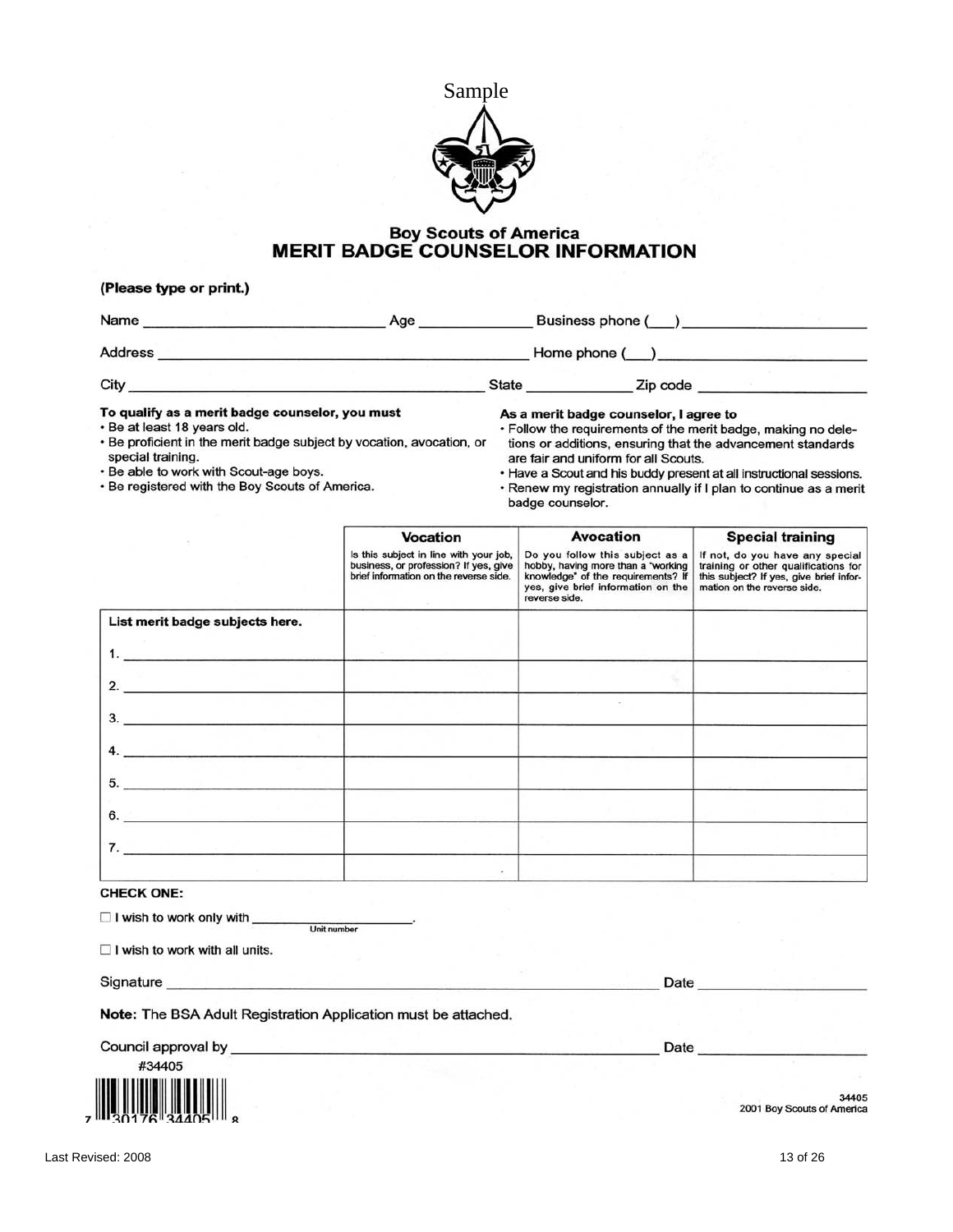## Merit Badge Counselor Orientation **SUPPLEMENTAL ADULT LEADER TRAINING**

## **PURPOSE**

The purpose of this training unit is to provide council- or district-approved and registered merit badge counselors with understanding of the methods of counseling and their role in the advancement program of the Boy Scouts of America.

The merit badge counselor's role is to bring about learning on the part of the Boy Scout.

As a "coach" the counselor advises the Scout concerning steps he should take to fulfill the requirements for the merit badge.

As a "counselor" he evaluates the Scout's performance and determines whether or not the Scout has met the prescribed objectives in the requirements.

## **OBJECTIVES**

As a result of this unit of training, the merit badge counselor should be able to

- o State the purpose of the merit badge program for Scouts.
- o Explain the role of the merit badge counselor.
- o List some methods of counseling and coaching.
- o Use the buddy system for counseling.

## **REFERENCES**

- o Boy Scout Requirements
- o Advancement Policies and Procedures Committee Guide
- o Merit Badge Counseling
- o Application for Merit Badge
- o Boy Scout Handbook

## **SCOUT BUDDY SYSTEM**

A Scout must have a buddy with him at each meeting with a merit badge counselor. A Scout's buddy could be another Scout, or be a parent or guardian, brother or sister, relative or friend. The Scout obtains a signed Application for Merit Badge and the name of the appropriate merit badge counselor from his Scoutmaster. The Scout sets up his first appointment with the counselor. At this first meeting with the Scout and his buddy, the counselor should explain to the Scout what is expected to start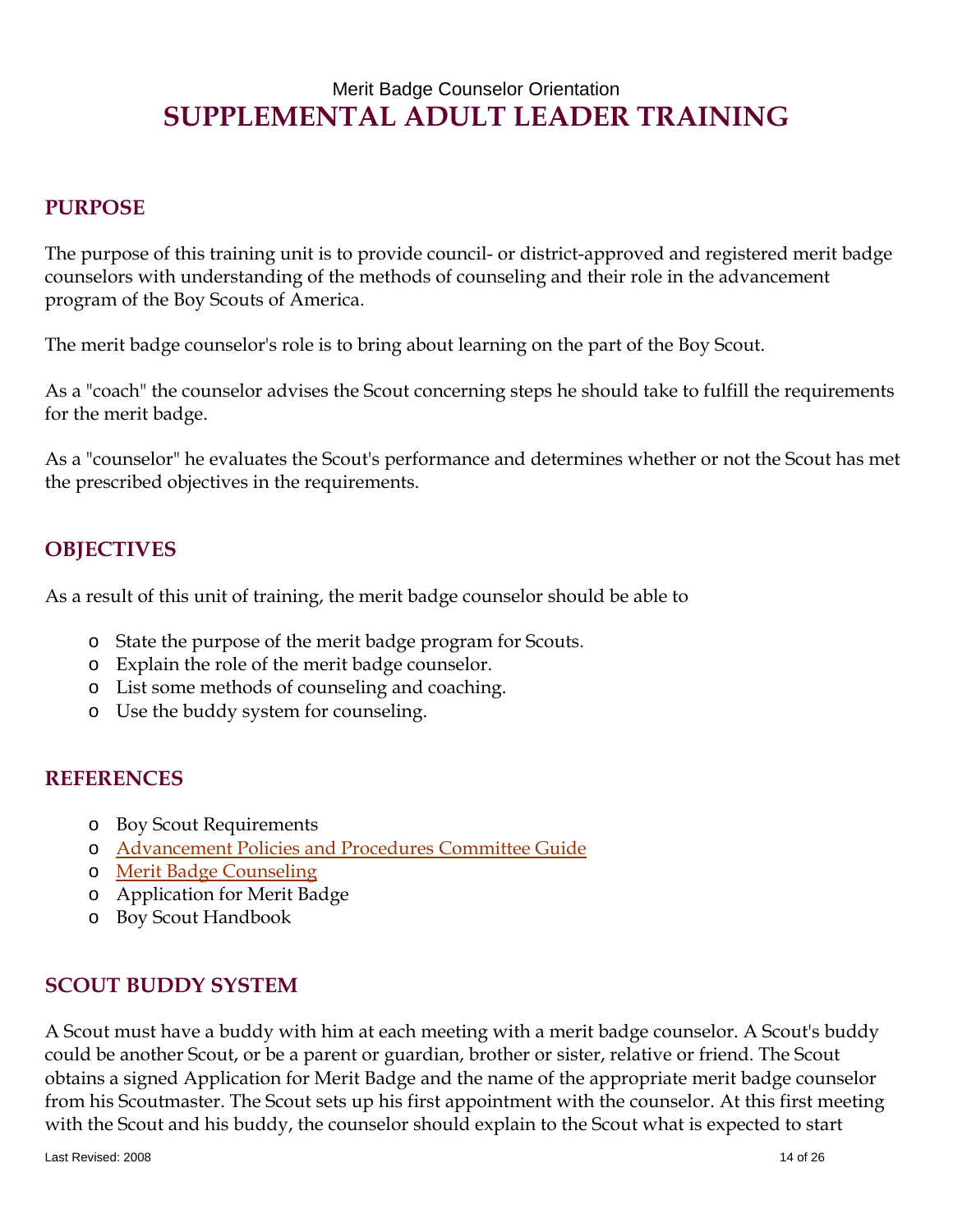meeting the requirements. When the Scout knows what is expected, he can start to learn and do the things required. The counselor will help the Scout learn the things he needs to know or do.

When the Scout is ready, he should call the counselor again and make an appointment for him and his buddy to meet with the counselor and begin to meet the requirements. He should take along with him the things he has made to meet the requirements. The counselor will ask him to do each requirement to make sure he knows his stuff and has done or can do the things required.

When the counselor is satisfied that the requirements have been met, he or she will sign the Application for Merit Badge, keeping the third section and returning the first two sections to the Scout. The Scout turns in both sections of the Application for Merit Badge to his Scoutmaster so the merit badge can be secured.

## **STATEMENT**

A Scout earns a merit badge by working with a council/district-approved and registered adult counselor, an expert in the chosen subject, who is on the list provided to his troop from the district. The Scout, along with a buddy, makes an appointment with the counselor and works on the merit badge with the counselor during one or more visits. When the counselor approves the Scout's application, the Scoutmaster submits it to the council service center and obtains the badge. As with rank awards, the Scout is awarded the merit badge at the next troop meeting, and later at the next court of honor.

Any registered Scout, regardless of rank, may work on any merit badge and receive the award when he earns it.

The merit badge program is one of Scouting's basic character-developing tools. Earning merit badges gives boys the kind of self-confidence that comes only from overcoming obstacles to achieve a goal.

Through the merit badge program, boys learn career skills that might help them choose their life work. Some merit badges help boys develop physical fitness and provide hobbies that give a lifetime of healthful recreation.

Working with a merit badge counselor gives the Scouts contact with an adult with whom they might not be acquainted. This is a valuable experience. The Scouts could be shy and fearful in this new situation, so the counselor must see that the counseling session is relaxed, informal, and friendly.

Although at times two Scouts will be working as buddies on the same merit badge, each Scout is judged on his own performance of the requirements and should receive the maximum benefit from the knowledge, skill, character, and personal interest of the counselor. Group instruction and orientation are encouraged where special facilities and expert personnel make this most practical or when Scouts are dependent on a few counselors for assistance. However, this group experience should include individual attention to each candidate's projects and his ability to fulfill all requirements.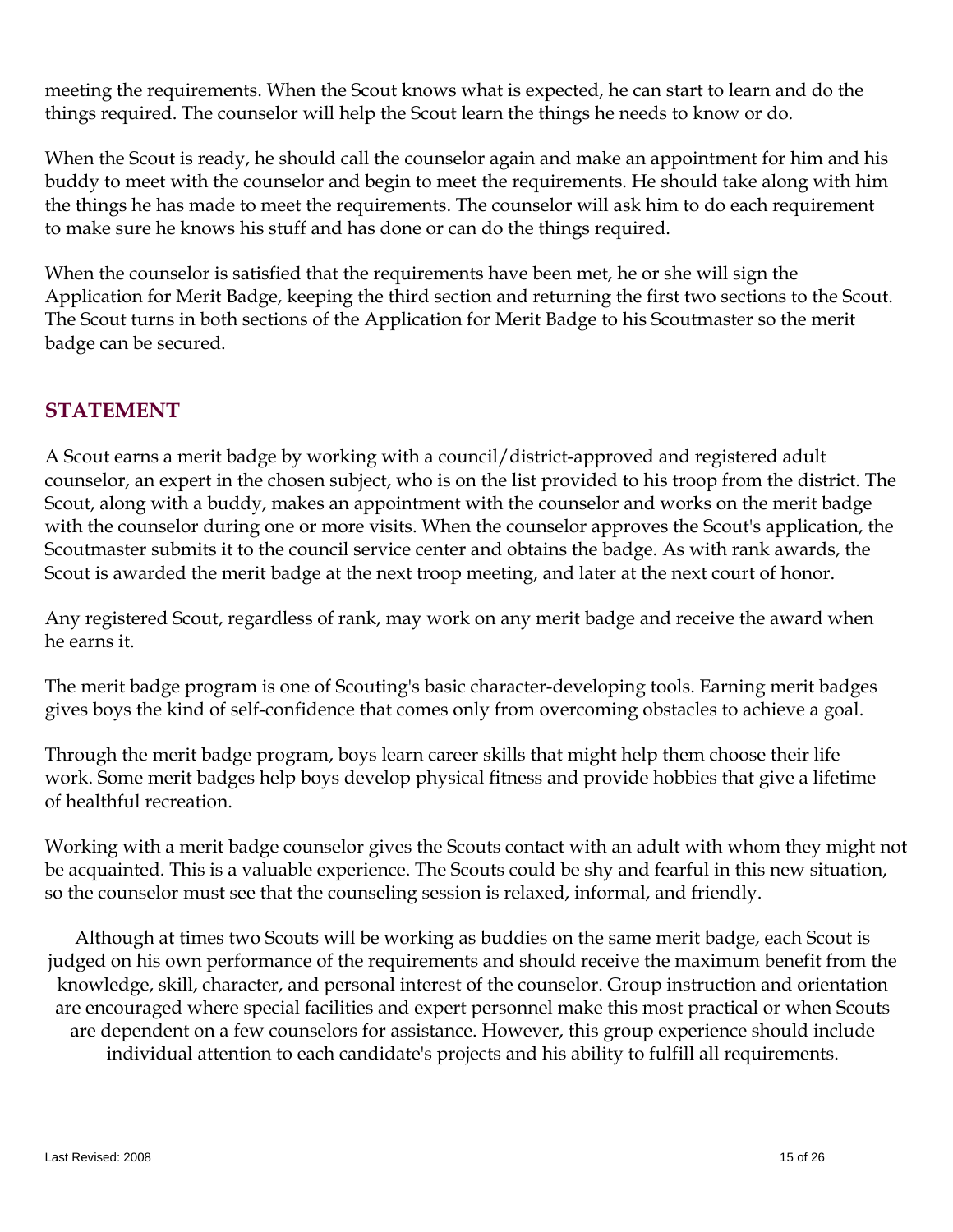## **READ AND DISCUSS**

The pamphlet, *Merit Badge Counseling* 

## **DISCUSS THESE POINTS WITH THE MERIT BADGE COUNSELOR**

- 1. Merit badge requirements in the merit badge pamphlet.
- 2. Merit badge pamphlets are available in each subject and
	- a. May be purchased by the Scout.
	- b. May be available at a library.
	- c. May be in the troop library.
- 3. The Scout indicates his interest in a merit badge to his Scoutmaster, who gives him
	- a. An interview to determine interest, enthusiasm, preparedness.
	- b. A signed Application for Merit Badge.
	- c. The name and phone number of the council/district-approved counselor.
	- d. Encouragement to wear the official uniform when he visits the counselor with a buddy.
- 4. The Scout calls the merit badge counselor and makes an appointment.
- 5. The merit badge counselor sets the date and time for the Scout and his buddy and suggests the Scout bring the following:
	- a. Merit badge pamphlet
	- b. Merit badge application
	- c. Any projects he may have started
	- d. Any other indication of preparedness
- 6. At the first interview, the merit badge counselor and the Scout decide upon
	- a. Projects.
	- b. Short-term and long-term goals with dates of completion in mind.
	- c. Dates and times for future sessions.

7. The number of counseling sessions depends on the difficulty of the subject and the presentation and ability of the Scout.

8. The Scout is counseled with a buddy present.

9. The Scout is always tested individually but with a buddy present, and as each requirement is completed the counselor marks it on the application.

10. The Scout is expected to meet the requirements as stated -- no more and no less.

11. The merit badge counselor assists the Scout to meet the requirements and certifies when he has completed them.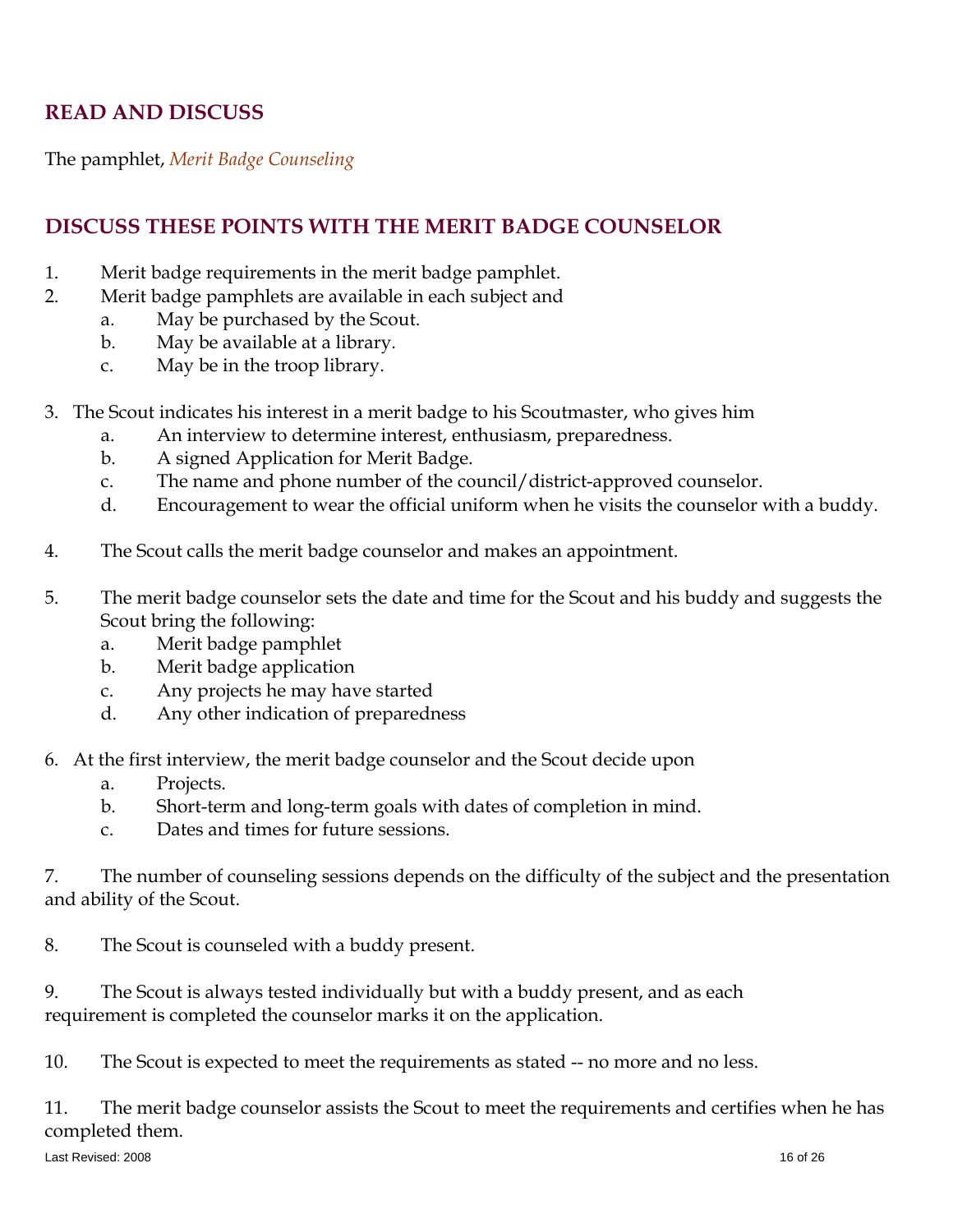## **COUNSELING TECHNIQUES**

1. For the Scout to get the most benefit from the counseling session, he must feel welcome and relaxed. One way for the counselor to put him at ease is to ask a simple question. For example, "How long have you been in Scouting?" or "What got you interested in the astronomy merit badge?"

2. Another way to put a Scout at ease is to show him something related to the merit badge subject. For example, a Coin Collecting merit badge counselor might show the Scout his coin collection. However, don't overwhelm the Scout. Remember, he is probably a beginner.

3. A third way to put a Scout at ease is to ask him to do a simple skill. For example, a Woodwork merit badge counselor might say, "Would you sand this piece of wood while I get some tools ready?"

4. At the first meeting with the Scout, the merit badge counselor should carefully review each requirement to be sure the Scout understands what he must do.

5. Before the merit badge counselor signs the Scout's Application for Merit Badge, he must insist that the Scout do exactly what the requirements call for. If it says, "show or demonstrate," that is what he must do. Just telling isn't enough. The same things hold true for words such as "make," "list," "in the field," and "collect, identify, and label."

6. On the other hand, you cannot require more of a Scout than stated. You must not, for example, say, "I want to be sure you really know your stuff, so instead of the 20 items you need for the collection, you must have 30 to get my signature."

7. It is, of course, acceptable for the Scout on his own initiative to do more than the requirements call for.

8. When reviewing the requirements with a Scout or testing him, the merit badge counselor may find that the boy needs help in learning a particular skill. One of the jobs of a merit badge counselor is to teach the Scout the skills required.

9. The most effective way to teach a skill is to get the Scout to practice while learning.

## **AS A COUNSELOR**

- 1. A Scout is interviewed with a buddy present to determine
	- a. His preparedness.
	- b. The amount of knowledge he already has in the subject.
	- c. His interest in the subject.
- 2. Short-term and long-term goals are set by the Scout with encouragement from the counselor.
- 3. Counselor follows up with the Scout on his goals -- projects, collections, written work.
- 4. Counselor helps the Scout evaluate his progress.
- 5. Counselor encourages the Scout to ask for any help he needs to gain more knowledge or skill in the subject.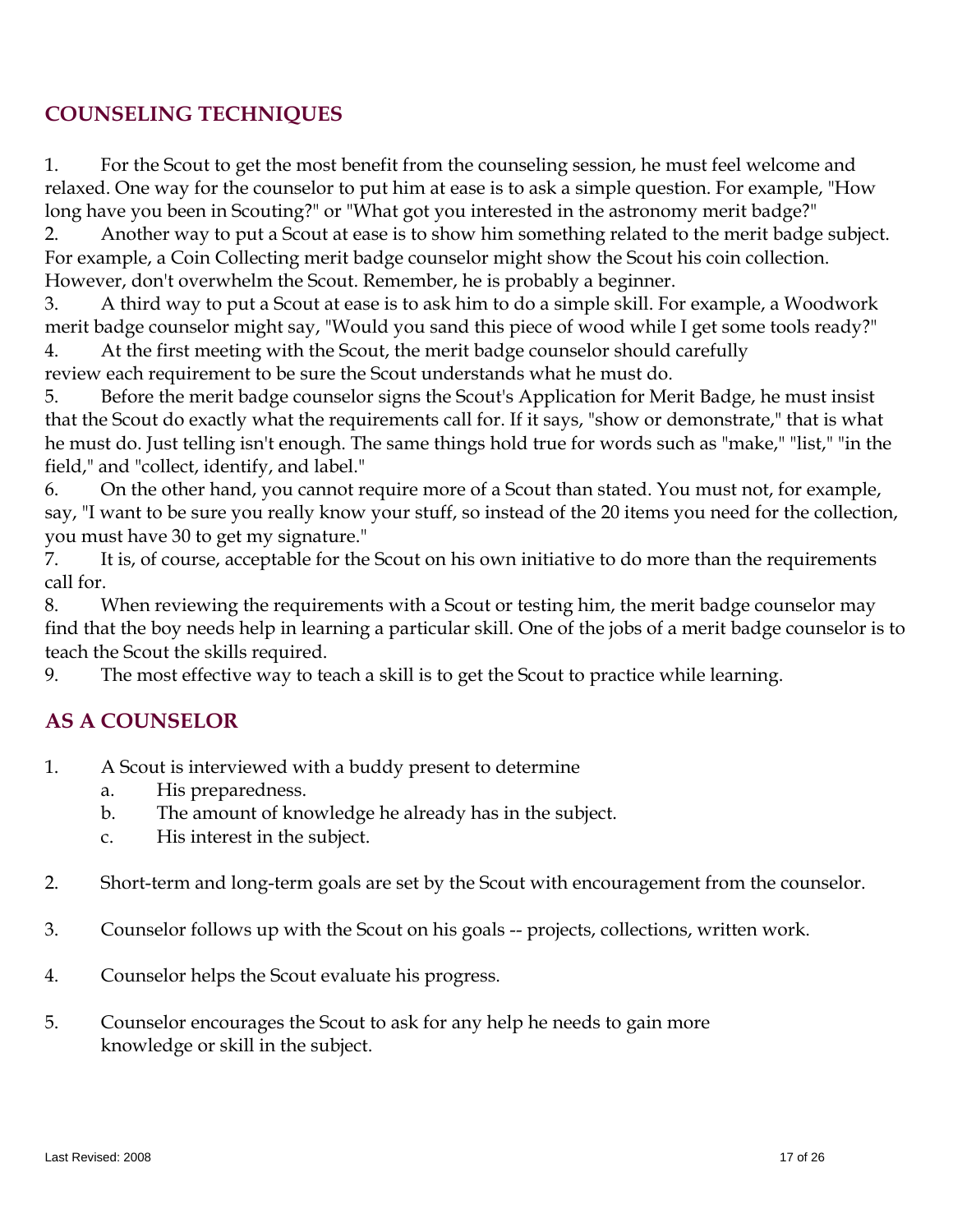## **As a COACH**

- 1. Teaches the Scout the skills required
- 2. Gives the Scout an opportunity to practice the skills under his or her guidance
- 3. Takes a genuine interest in the projects and encourages completion

## **REQUIREMENTS**

Check over the requirements for the merit badge(s) each counselor will be using. (Have the counselors do this individually.)

## **MERIT BADGE LIBRARY**

A listing of all merit badge pamphlets can be found on the inside back cover of the current Boy Scout Requirements.

Source: *Merit Badge Counselor Orientation, Supplemental Adult Leader Training*, #34542 (1995)

## **Merit Badge Counseling**

The merit badge program is part of the advancement plan of the Boy Scouts of America. It has guided the interests and energies of Boy Scouts for 85 years and is one of the most unusual educational programs ever devised. A merit badge is an award that is presented to a Boy Scout or Varsity Scout when he has completed the requirements for one of more than 100 subjects in a wide variety of art, craft, hobby, sport, trade, profession, agribusiness, service, or self-improvement areas. The badge is only a small piece of cloth with a design embroidered in color -- but its significance is as large as the interest of the merit badge counselor who helps a Scout earn it.

This could not have happened without the service of thousands of merit badge counselors -- like yourself -- expert in a particular subject and interested in helping Scouts grow into men of character, ready to take their place in the world of work as participating citizens. You're probably saying, "That's all great, but what do I do, and how do I do it?"

## **WHAT'S MY JOB?**

Last Revised: 2008 **18 of 26 of 26 of 26 of 26 of 26 of 26 of 26 of 26 of 26 of 26 of 26 of 26 of 26 of 26 of 26 of 26 of 26 of 26 of 26 of 26 of 26 of 26 of 26 of 26 of 26 of 26 of 26 of 26 of 26 of 26 of 26 of 26 of 26 o** Your job is to satisfy yourself that each Scout who comes to you meets all the requirements for the merit badge. In this sense you are an examiner. But, your larger opportunity ties in coaching --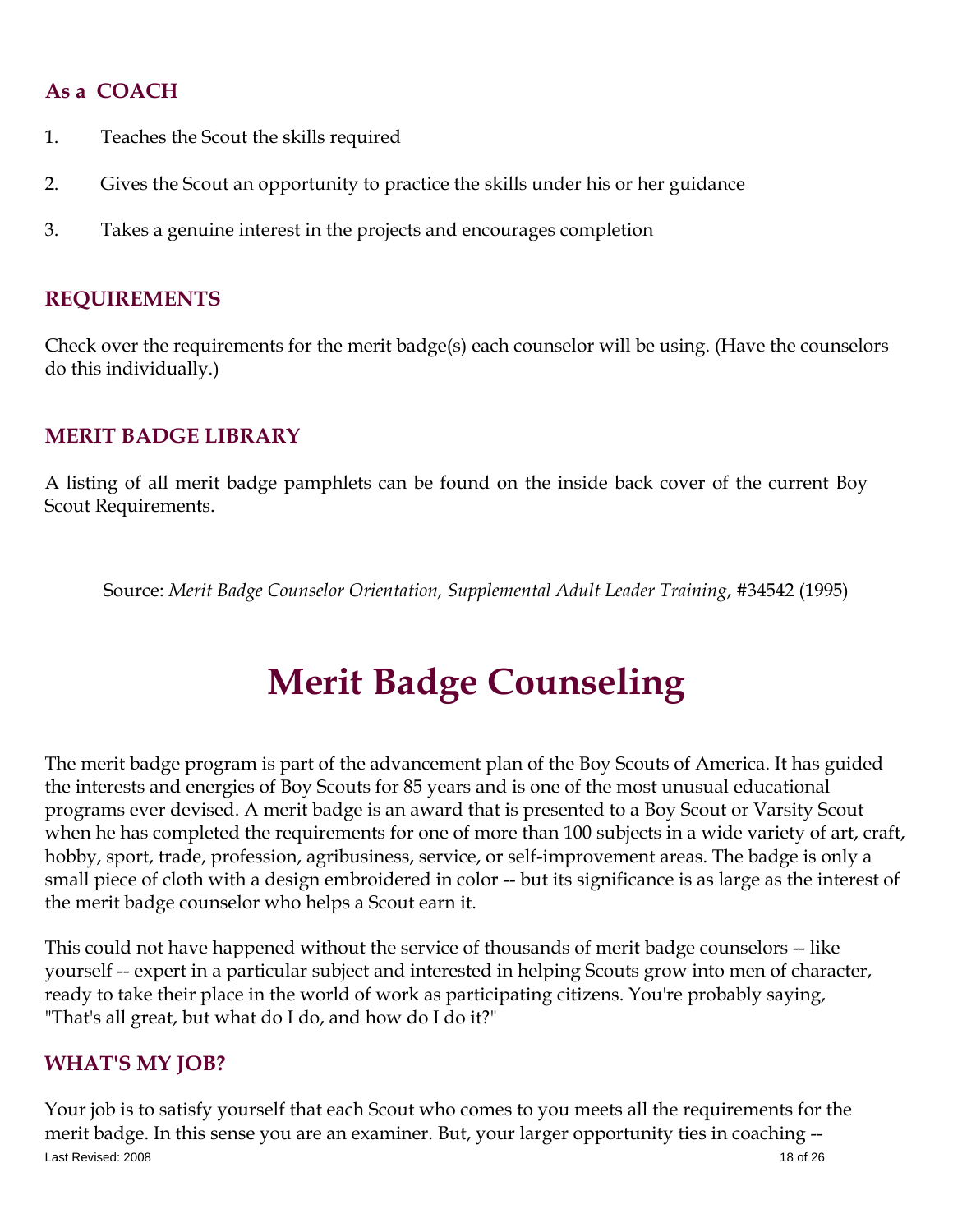helping the Scout over the different hurdles of the requirements and making him aware of the deeper aspects of the subject from your knowledge and experience.

## **WHAT DO I AGREE TO?**

As a merit badge counselor, I agree to:

Follow the requirements of the merit badge, making no deletions or additions, ensuring that the advancement standards are fair and uniform for all Scouts.

Have a buddy present with each Scout at all instructional sessions.

Renew my registration as a merit badge counselor annually if I plan to continue serving as a merit badge counselor.

## **EARNING A MERIT BADGE**

These are the steps that a Scout takes to earn a merit badge, as outlined in the Boy Scout Handbook.

Gets a signed merit badge application from his Scoutmaster or Varsity Scout Coach and finds a buddy who can attend the merit badge counselor meetings with him. (His buddy can be another Scout, a parent or guardian, a brother or sister, or a relative or friend.)

Gets the merit badge pamphlet on his subject. His patrol or troop may have one he can borrow. So may the library. Or he may purchase one from the local council service center. Contacts the merit badge counselor and explains that he would like to earn the badge. Along with his buddy, meets the counselor and discusses how he can get the most out of the time he spends working on the badge.

Learns and does the things that the pamphlet explains. Goes as far as he can to fulfill the requirements on his own. When he is ready, he and his buddy make another appointment with the counselor. The counselor will spend time with him going over the important parts of the subject. A good counselor will also help him see beyond the requirements and discover ways to continue learning about the subject. If the counselor is satisfied that the Scout has completed the requirements, he will sign the merit badge form. If not, the counselor will explain what he still must do. Gives the signed form to his Varsity Scout Coach or Scoutmaster.

The Varsity Scout Coach or Scoutmaster will get the badge for him and present it to him during a troop ceremony.

## **HOW DOES THIS RELATE TO YOU?**

1. The Scout should bring a merit badge application signed by his Scoutmaster or Varsity Scout Coach on his first visit to you. He must be accompanied by a buddy.

2. The Scout contacts you, probably by phone. You may tell him what is expected of him over the phone, or you may want to make an appointment to discuss this with him face-to-face. Personal contact will make earning the badge a better experience for both you and the Scout.

3. In your discussion of what is expected, you may want to start by finding out from the boy what he already knows, so you can spend your time on helping him learn the remaining items, or give guidance in completing projects. You can set up additional meetings with the Scout -- not only for the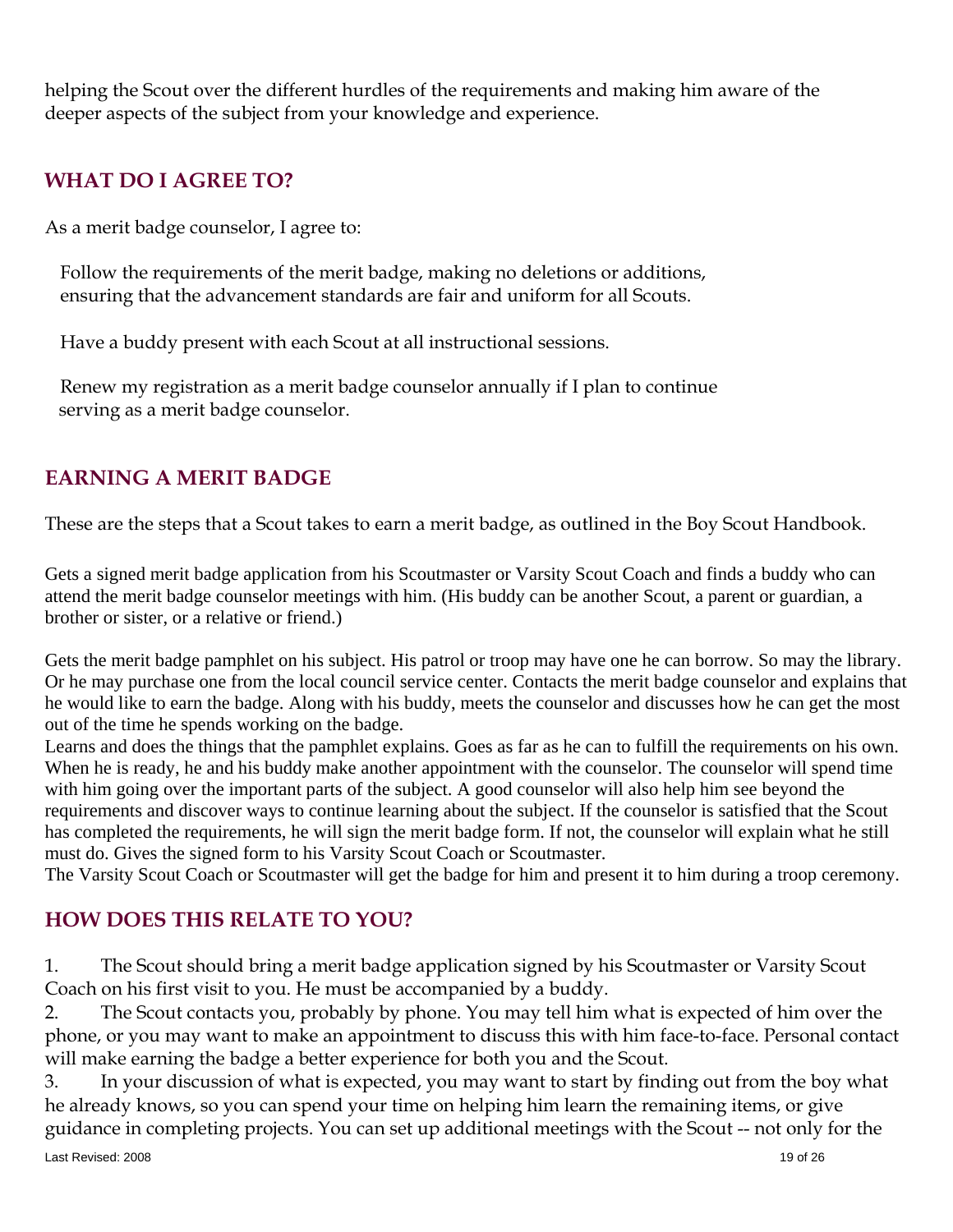purpose of passing him on the requirements, but rather to help him in his understanding of the subject.

4. The Scout, along with his buddy, should make another appointment with you when he thinks he is prepared to prove his ability. You set the date, time, and place.

5. This review session will be approached by the Scout with some apprehension. He is familiar with final exams in school and may look on this meeting with you as another such experience. You can help a great deal by putting the boy at ease.

Talk with him rather than examine him. There is a big difference, yet you can find out what the boy knows. Express honest enthusiasm for the things he has done, particularly if projects are involved. Your approval will give confidence to the Scout.

6. When he meets you, he should bring with him the projects required for completion. If the things he has done cannot be transported, he should present you with satisfactory evidence, such as a photograph of the project or adult certification. His Scoutmaster or Varsity Scout Coach might, for example, certify that a satisfactory bridge or tower has been built for Pioneering, or that the required meals were prepared for the Cooking merit badge. Your job, in addition to coaching, is to satisfy yourself that the requirements have been met. Question the Scout and, if you have my doubts, contact the adult who signed the statement.

7. When you are satisfied that the Scout has met the requirements, you sign his merit badge application.

You may work with many Scouts each year as they earn merit badges. However, you may only work with a few. Your contact with these Scouts is tremendously important. Your influence is measured not by how many Scouts you work with, but the effect upon the lives of those you have the opportunity to work with.

Throughout your association with the Scout, keep in mind that you are in reality assisting the Scoutmaster, the Varsity Scout Coach, and other troop and team leaders in the program of advancement which the Scoutmaster or Varsity Scout Coach helps each of his Scouts plan. Often, the Scoutmaster or Varsity Scout Coach will help the Scout select the merit badges he will earn for a particular award. Whether he does or not, he is always interested in the Scout's progress. You should feel free to discuss his work with the Scoutmaster or Varsity Scout Coach at any time.

## **MORE OR LESS?**

The Scout is expected to meet the requirements as stated -- no more and no less. Furthermore, he is to do exactly what is stated. If it says "show or demonstrate," that is what he must do. Just telling about it isn't enough. The same thing holds true for such words as "make," "list," "in the field," and "collect, identify, and label."

On the other hand, you cannot require more of a Scout than stated. You must not, for example, say, "I want to be sure you really know your stuff, so instead of the 20 items in your collection, you must have 50 to get my signature." You can suggest, encourage, and help the Scout to get 50 things, but you must not require it.

You might wonder, then, if the requirements as stated are the limits, what there is for you to do other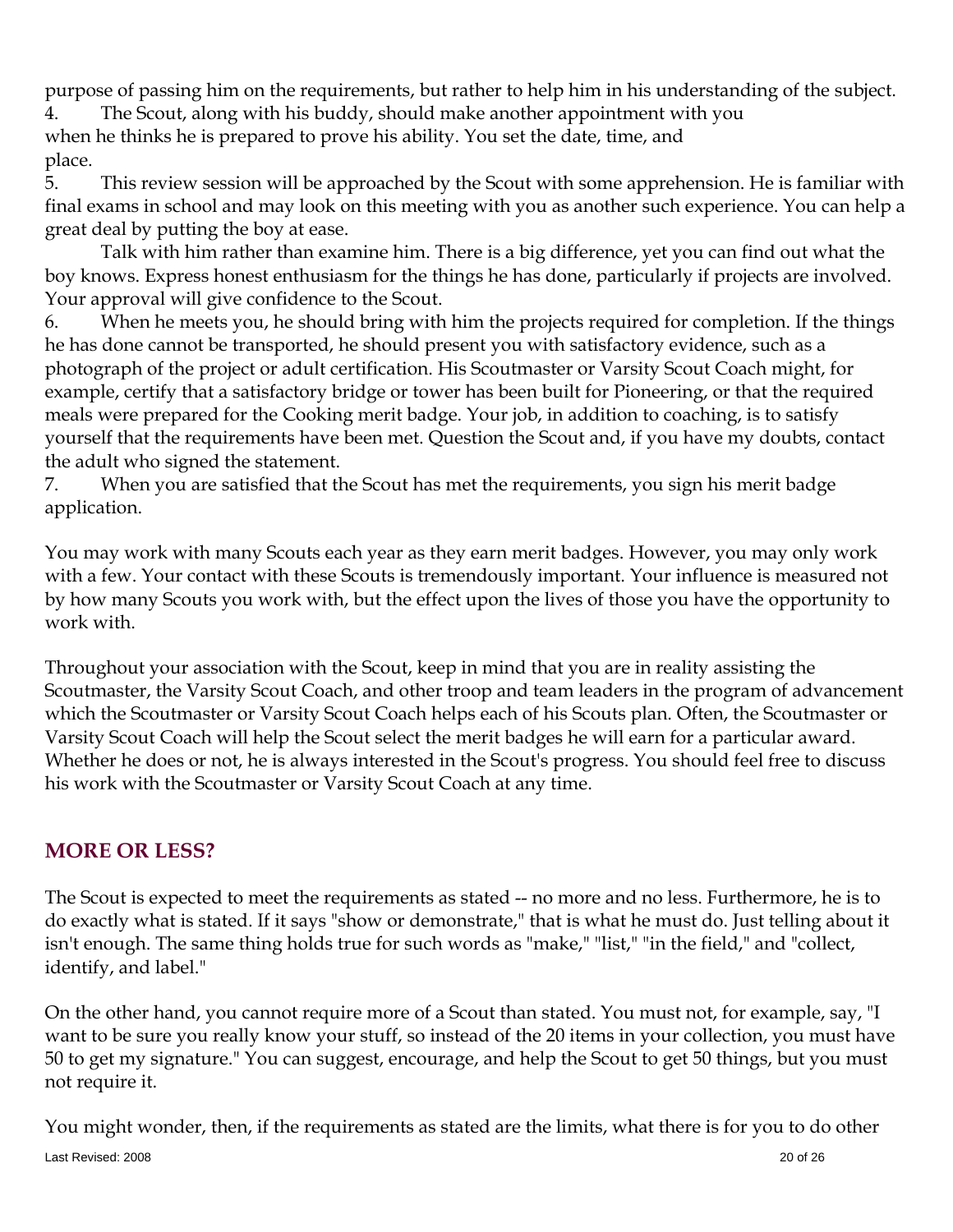than help the Scout with the specifies of these requirements. Actually, you can go far beyond them in your discussions with the Scout. He probably will welcome your willingness to share with him your knowledge well beyond the requirements, and you will be making a real contribution to him by doing so. But it isn't required. That's the key. The Scout does not have to show his knowledge of those things beyond the requirements.

You might stress the fact that while knowledge is necessary, whether he can put his knowledge to work is the important thing in life. As you work with the Scout you can give him indirect career guidance. Many merit badge subjects can acquaint a Scout with the job opportunities in various fields, In these cases the merit badge work is a real exploration in an adult work experience, showing him whether or not he has the interest or ability along such lines. His activity also can show him what educational requirements a subject area has. You can provide the Scout with valuable information on job possibilities, show him what is most interesting to you and what is difficult. The final choice -- the selection of what he is going to do with himself in life -- is up to one person. That person is the Scout himself. However, he will appreciate your help in showing him the relationship of his merit badge work to his life as he goes to school, into business or a trade, and on into adult life.

## **WHERE DO YOU MEET?**

If the merit badge subject relates to your job or profession, then your place of work is probably the place to meet with Scouts.

Subjects that are related to your hobbies usually will be handled in your home. Here you will have hobby-related materials to use in your coaching of Scouts. For a few subjects, coaching will happen in the field or where special equipment is at hand. Rowing, Rifle Shooting, Swimming, and Astronomy are good examples.

## **HOW MANY AT A TIME?**

Frequently the skills of a subject can he taught to several Scouts at one time. This has a time advantage for you. However, the completing of the requirements always must be done on an individual basis. Scouts may not qualify for merit badges by just being members of a group that is instructed in skills. They must qualify by personally satisfying you that they can meet all the requirements. It's pretty hard to do this in a group. When one Scout in a group answers a question it can't possibly prove that all the others in the group also know the answer. Then, too, each Scout learns at his own pace. He should not be held back or pushed ahead by his association with a group.

So remember -- you can coach more than one at a time, but only one Scout at a time can satisfy you that he can meet the requirements.

## **CAN YOU SELL YOUR SUBJECT?**

Scout troops and Varsity Scout teams are constantly seeking program material for meetings. If you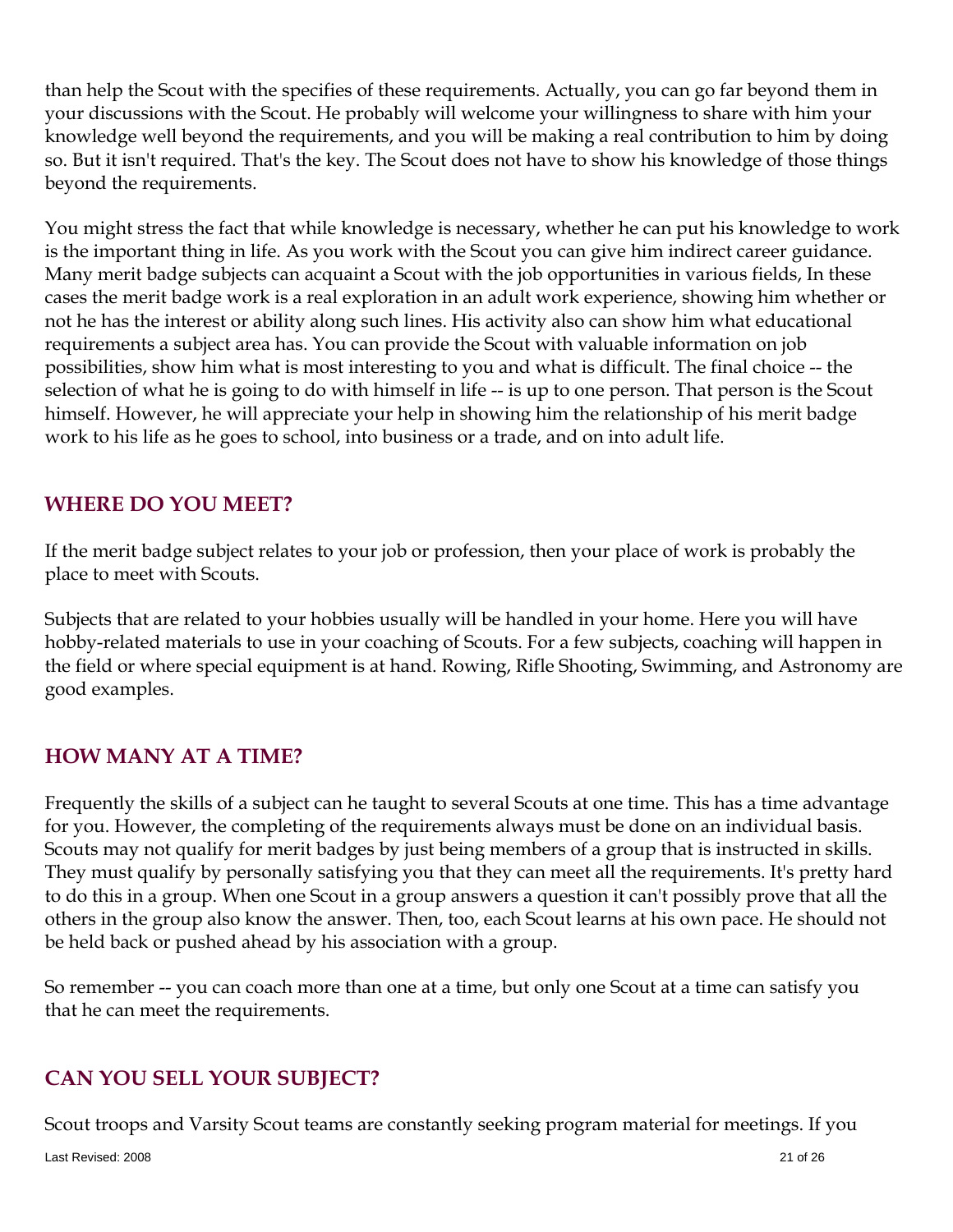would like to expand interest in your subject and to attract more Scouts to earn the merit badge, contact Scoutmasters and Varsity Scout Coaches in your area and offer to come to a troop or team meeting to "sell your subject." All Scouts won't be interested in the subject, so plan an exciting 10- or 15-minute presentation designed to tickle the fancy of your audience. Then, offer to meet with those who are really interested after the meeting to plan for your next get-together.

## **DO YOU NEED A MERIT BADGE PAMPHLET?**

The information in the pamphlet is probably familiar to you, but it will help you to know what the Scout is told. They are written for Scout-age boys. They also contain suggestions for projects that might give you ideas for being helpful.

It's a good idea to obtain the latest printing of the pamphlet on your subject. It will contain the latest requirements and information on meeting them. The printing date is in each pamphlet.

A complete list of merit badge pamphlets is printed on the inside back cover of all pamphlets with the latest revision date of each. By checking this list in any current year's pamphlet, you can find out whether your pamphlet is updated. Most pamphlets are reprinted each year, and the contents are updated periodically.

If you have suggestions for improvements in the requirements or pamphlet, please send your comments to: Boy Scout Division, Boy Scouts of America, 1325 West Walnut Hill Lane, P.O. Box 152079, Irving, TX 75015-2079.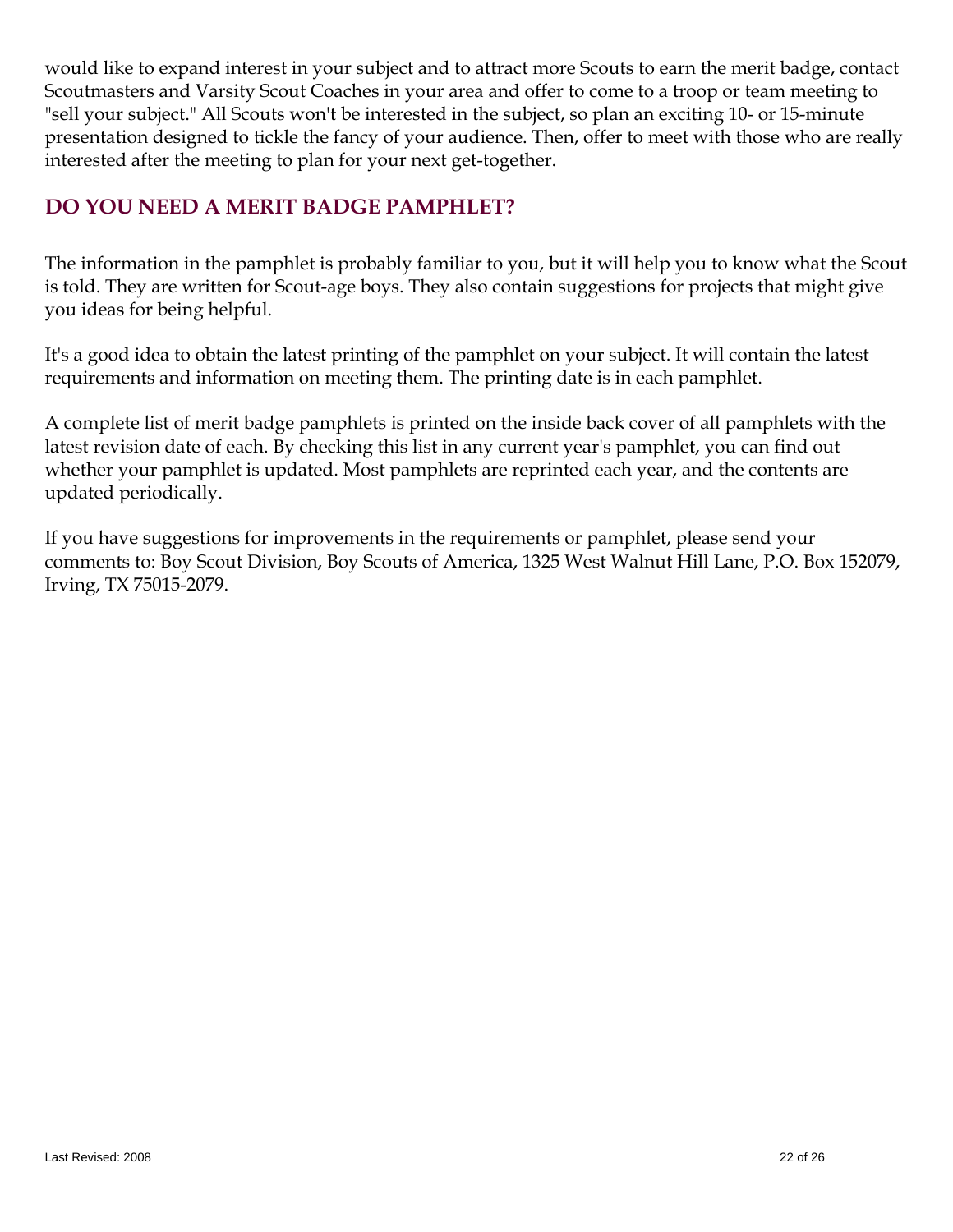## **BOY SCOUTS OF AMERICA YOUTH PROTECTION GUIDELINES**

## **QUESTIONS AND ANSWERS**

#### **What is child abuse?**

Generally speaking, *child abuse* is injury of a child by an adult or older child that might not be intentional, but is not accidental. It is usually classified as physical abuse, emotional abuse, or sexual abuse. Harm caused by withholding life's necessities—food, clothing, shelter, medical care, education—is called *neglect*.

#### **How can I tell if-a child has been abused?**

Each child reacts to abuse differently. In *physical abuse*, injuries to the child might be evident, but with any kind of abuse, children often give only behavioral clues. You should be alert to changes in the child's behavior. Any abrupt change in behavior that is maintained for a week or longer is a sign that the child is experiencing stress that could stem from a variety of causes—including child abuse. If you notice this kind of change in behavior, you should consider seeking help for the child. Some of the specific signs for each kind of abuse are listed below:

#### *Physical Abuse*

A child who has been physically abused might exhibit suspicious injuries. These injuries are different from those normally associated with childhood "wear and tear."

**Burns.** Burns that might indicate a child has been abused include cigarette or cigar burns on the soles of the feet, the palms of the hands, the back, or the genital areas. Other burns associated with abuse are *friction* or *tether burns* on the wrists, ankles, or around the neck caused by ropes used to tie the child. *Wet burns* on the hands and feet that appear to be glove like or sock like are caused by forcing the child to bathe in water that is too hot. *Dry burns* leave distinctive marks in the shape of the instrument used to inflict them. Commonly, in child abuse cases, these include electric irons, radiator grates, and stove burners.

**Bruises.** Bruises of different colors, indicating infliction at different times and in different stages

of healing, often indicate abuse. This is particularly true if the bruises are on the abdomen, back, or face. Bruises, like burns, also might have distinctive shapes indicating the weapon used to inflict them.

**Lacerations and abrasions.** Children often have scraped knees, shins, palms, or elbows—predictable injuries. When children have lacerations and abrasions in soft tissue areas, such as on the abdomen, back, backs of arms and legs, or external genitalia, it is a strong indicator of physical abuse. Human bite marks, especially when they are recurrent and appear to be adult-sized, are also strongly indicative of abuse.

**Fractures.** Unexplained fractures are cause for concern. A child with multiple fractures is almost certain to be a victim of abuse. Other signs include swollen or tender limbs and spiral fractures caused by jerking of the arms.

Children who have been physically abused also are likely to show signs of childhood stress. Childhood stress can result from any upsetting situation in the child's environment such as family disruption, death of a pet, or even a move to a new neighborhood. It can also be a result of child abuse. If a child abruptly changes his behavior for more than a few days in a manner that you feel is inappropriate, you might want to ask the child if something is wrong or if you can help. Do not immediately jump to the conclusion that the child has been abused.

#### *Emotional Abuse*

The indicators of emotional abuse are hard to detect. Some visible signs are lagging physical development and habit disorders such as thumb sucking or rocking.

#### *Neglect*

As with emotional abuse, the signs of neglect are usually very subtle and hard to detect. A neglected child might show up at Scout meetings inappropriately dressed, lacking in personal hygiene, and consistently hungry.

#### Last Revised: 2008 23 of 26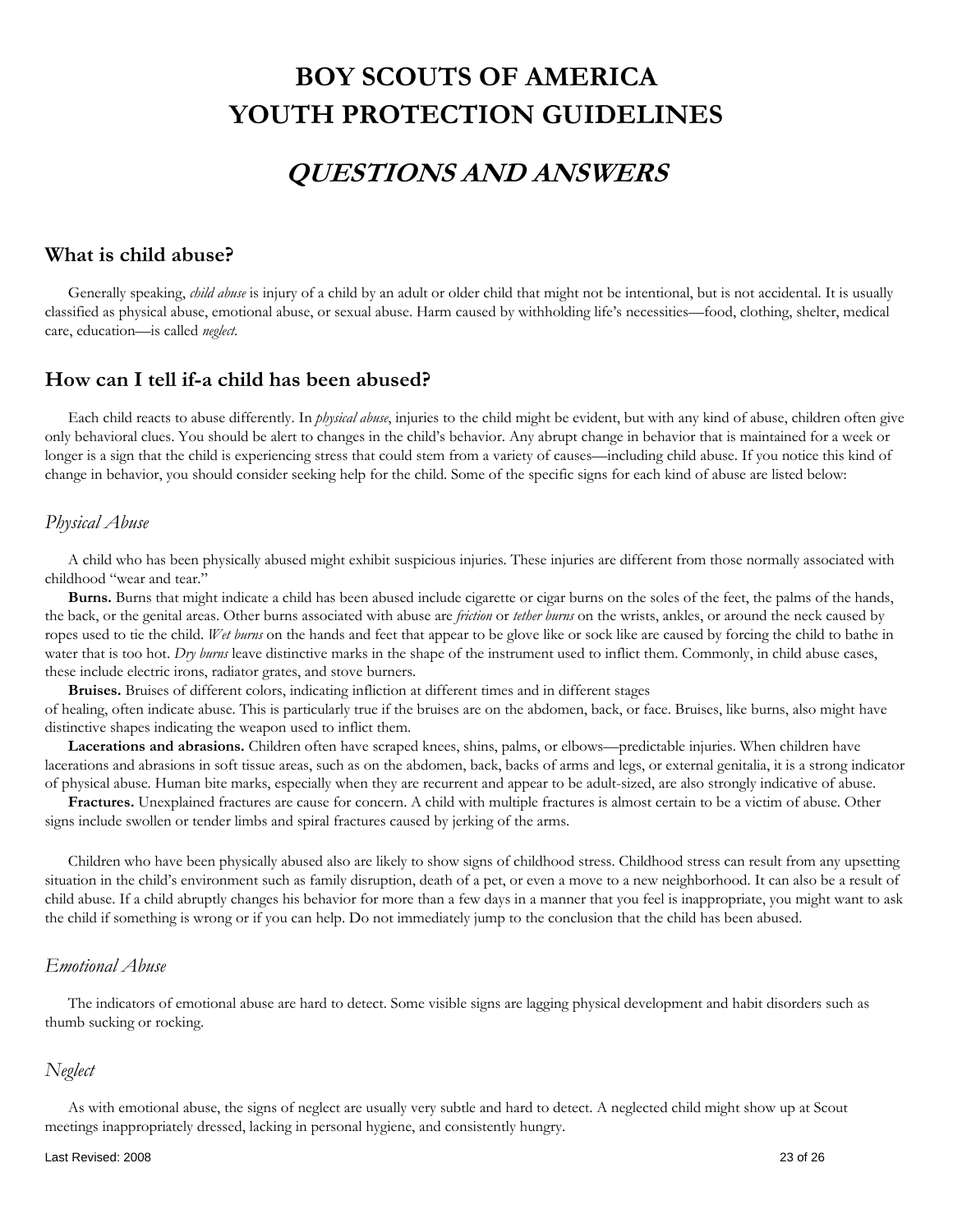#### *Sexual Abuse*

Perhaps the best evidence that a child has been sexually abused is that the abuse is witnessed—if not by yourself, then by another individual. Another excellent indication is that the child says that he has been abused. Again, oftentimes this information may not come from the child himself but from another source.

*Physical evidence* of sexual abuse, if present at all, tends to be temporary. These signs include difficulty in walking; torn, stained, or bloody underwear; pain or itching in the genital area; bruises or bleeding of the external genitalia; and sexually transmitted diseases.

The *behavioral signs* of sexual abuse are likely to be more conspicuous and present longer. Specific behaviors related to child sexual abuse are an age-inappropriate understanding of sex; reluctance to be left alone with a particular person; persistent and inappropriate sex play with peers or toys; prostitution; wearing lots of clothing, especially to bed; drawings of genitalia; fear of touch; abuse of animals; masturbation in public; nightmares or night terrors; apprehension when the subject of sexual abuse is brought up; and cross-dressing.

The presence of any of these behaviors indicates a possibility that sexual abuse has occurred. They are not, in and of themselves, conclusive evidence that the child has been abused.

#### **What should I do if I notice any of these signs?**

First, you should not jump to any conclusions. The signs of child abuse are often ambiguous; they can mean something other than child abuse. Consider stating your observations to the child's parents. For example, you could say, "For the past two weeks, Johnny has been very disruptive at den meeting. He is very aggressive with the other boys and uses foul language. This behavior is very unlike him. I hope that everything is okay."You should **not** make any accusations to the parents that the child is being abused. Even if you file a report with the Scout executive or the authorities because you suspect child abuse, you should not make accusations or state your suspicions to others who are not responsible for determining if abuse is occurring.

#### **What-should I do if I suspect that a child is being abused?**

If you suspect or hear that a child in the Scouting program is being abused, you must contact your Scout executive. He has already established contacts with the child protective services and law enforcement agencies in your area. He will be able to tell you what you should do. He will also tell you that he must contact the appropriate authorities and report your suspicions to them. If you suspect that a child who is not a Scout is being abused, you should contact your local child abuse hot line. Generally the telephone number to report child abuse is listed in the white pages under "child abuse."

#### **What if I am not sure that the child is being abused?**

The law requires only that you have a reasonable suspicion that a child is being abused. Once a report has been made, the appropriate agency will investigate and determine if abuse can be substantiated. Unless you make a report, the child might remain in grave danger.

#### **How can I tell if a person is a child molester?**

*Child molesters,* individuals who sexually abuse children, do not fit the common stereotypes that we hold, i.e., strangers, dirty old men, mentally disabled, etc. There is no test or other screening mechanism that will identify a child molester prior to committing an offense. Child molesters come from all walks of life, all social and ethnic groups, and all occupational categories. Child molesters might have positions of prominence in their communities. The vast majority of molesters are known by the children they victimize and might have a position of authority over children, such as a teacher, clergy member, youth group worker, or police officer.

#### **How can we protect our children from child molesters?**

Child molesters often try to gain access to children through legitimate means such as becoming involved in youth activities. They use this access to identify children who they perceive to be vulnerable to sexual abuse. To protect our children, we must establish and maintain open lines of communication so that they feel free to report any inappropriate or worrisome contact with adults or older children. We also must educate our children to enable them to understand what abuse is and that they have the right to resist any offensive contact.

#### **How does the BSA prevent child abuse in Scouting?**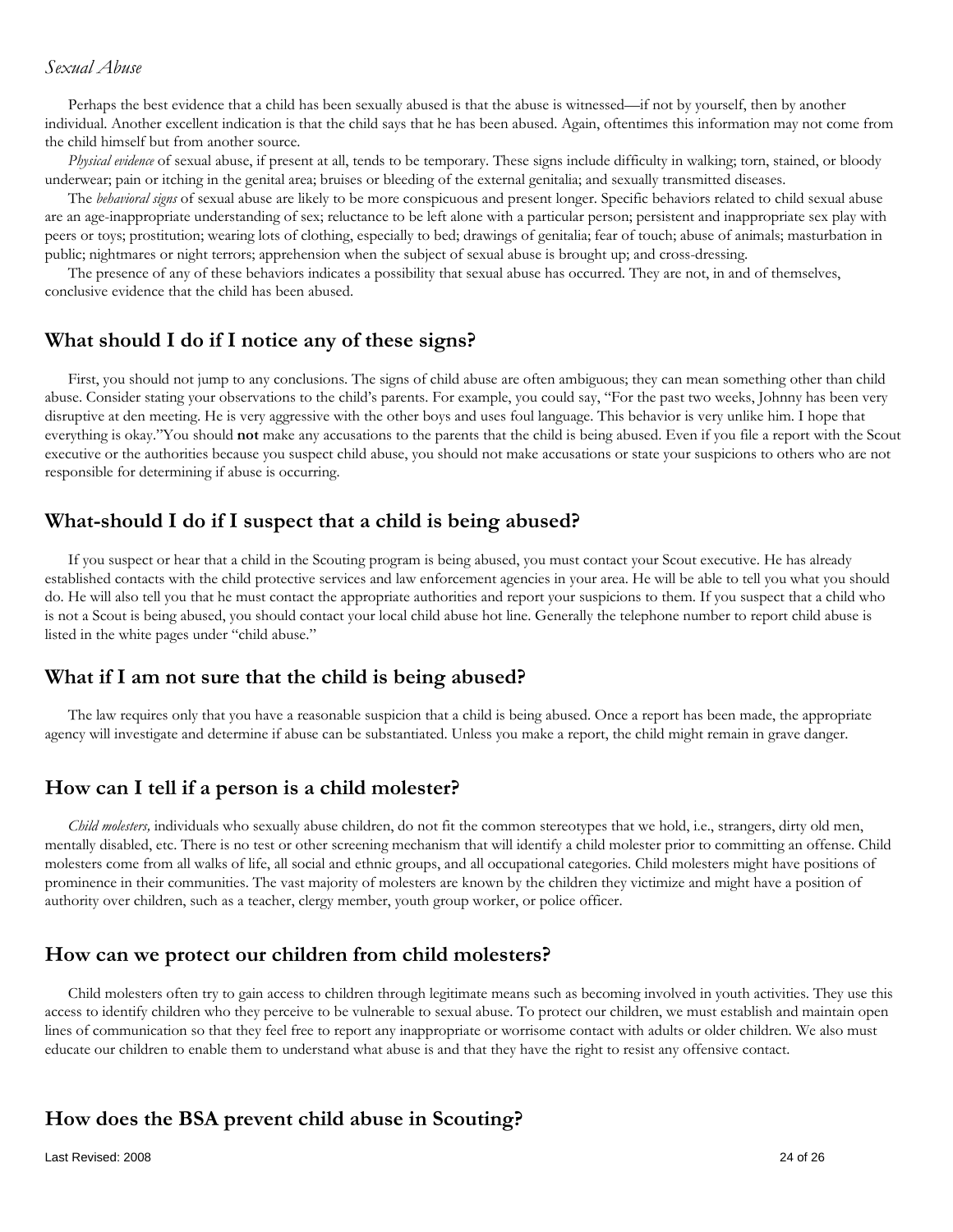The Boy Scouts of America has adopted a number of policies aimed at eliminating opportunities for abuse within the Scouting program. These policies focus on leadership selection and on placing barriers to abuse within the program.

#### *Leadership*

The Boy Scouts of America takes great pride in the quality of our adult leadership. Being a leader in the BSA is a privilege, not a right. The quality of the program and the safety of our youth members call for high-quality adult leaders. We work closely with our chartered organizations to help recruit the best possible leaders for their units.

The adult application requests background information that should be checked by the unit committee or the chartered organization before accepting an applicant for unit leadership. To provide the safest possible experience for our members, a criminal background check is conducted on all new adult volunteers. The information required to conduct the check is taken from the adult application. While no current screening techniques exist that can identify every potential child molester, we can reduce the risk of accepting a child molester by learning all we can about an applicant for a leadership position—his or her experience with children, why he or she wants to be a Scout leader, and what discipline techniques he or she would use.

#### *Tour Permit Policy*

The policy of the Boy Scouts of America requires that a Youth Protection–trained leader accompany the youth on all outings that require a national or local tour permit.

#### *Barriers to Abuse Within Scouting*

The BSA has adopted the following policies to provide additional security for our members. These policies are primarily for the protection of our youth members; however, they also serve to protect our adult leaders from false accusations of abuse.

. • **Two-deep leadership.** Two registered adult leaders or one registered leader and a parent of a participant, one of whom must be 21 years of age or older, are required on all trips and outings. The chartered organization is responsible for ensuring that sufficient leadership is provided for all activities.

. • **No one-on-one contact.** One-on-one contact between adults and youth members is not permitted. In situations that require personal conferences, such as a Scoutmaster's conference, the meeting is to be conducted in view of other adults and youths.

Respect of privacy. Adult leaders must respect the privacy of youth members in situations such as changing clothes and taking showers at camp, and intrude only to the extent that health and safety require. Adults must protect their own privacy in similar situations.

Separate accommodations. When camping, no youth is permitted to sleep in the tent of an adult other than his own parent or guardian. Councils are strongly encouraged to have separate shower and latrine facilities for females. When separate facilities are not available, separate times for male and female use should be scheduled and posted for showers.

**Proper preparation for high-adventure activities.** Activities with elements of risk should never be undertaken without proper preparation, equipment, clothing, supervision, and safety measures.

. • **No secret organizations.** The Boy Scouts of America does not recognize any secret organizations as part of its program. All aspects of the Scouting program are open to observation by parents and leaders.

. • **Appropriate attire.** Proper clothing for activities is required. For example, skinny-dipping is not appropriate as part of Scouting.

. • **Constructive discipline.** Discipline used in Scouting should be constructive and reflect Scouting's values. Corporal punishment is never permitted.

. • **Hazing prohibited.** Physical hazing and initiations are prohibited and may not be included as part of any Scouting activity.

. • **Junior leader training and supervision.** Adult leaders must monitor and guide the leadership techniques used by junior leaders and ensure that BSA policies are followed.

#### **How can parents help protect their children?**

Parents participate in the protection of their children in a variety of ways.We have already mentioned the need for open lines of communication so that children are encouraged to bring any troubles to their parents for advice and counsel. In addition, parents need to be involved in their sons' Scouting activities. All parents receive important information concerning the Scouting program as part of their sons' membership applications. This information is provided so that parents can detect any deviations from the BSA's approved program. If any deviations are noted, parents should call these to the attention of the chartered organization or the unit committee. If the problems persist, parents should contact the local council for assistance.

Parents also need to review the booklet, *How to Protect Your Children from Child Abuse and Drug Abuse: A Parent's Guide,* inserted in every